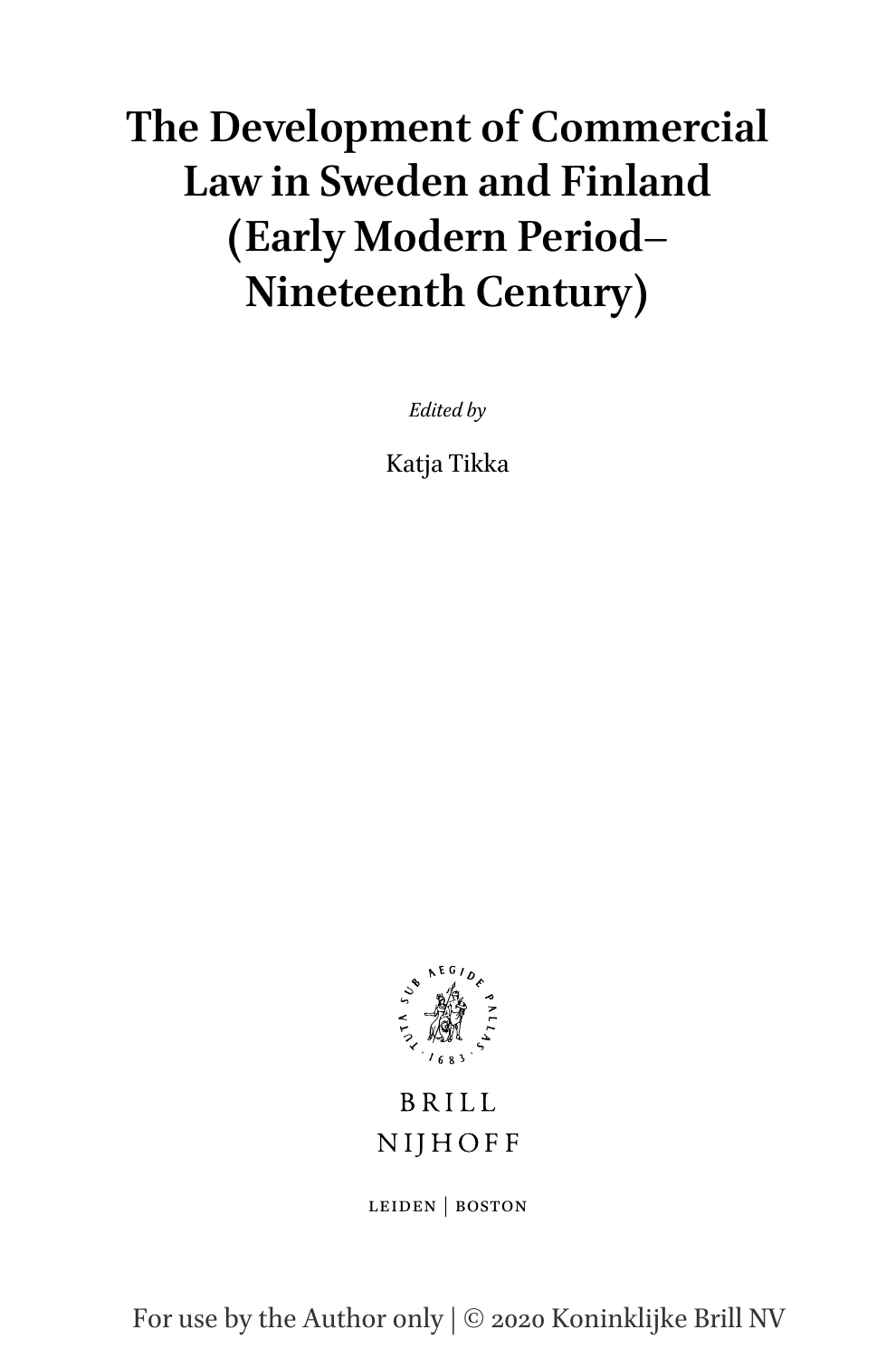# **Contents**

List of Illustrations vII Notes on Contributors IX

- 1 Introduction: A Swedish-Finnish Viewpoint 1 *Katja Tikka and Jussi Sallila*
- 2 "Unlawful Contracts and Foreign Subtlety'' (In)Tolerance towards External Legal Customs and Traditions in Late Medieval and Early Modern Stockholm, c. 1475–1635 17 *Marko Lamberg*
- 3 Chartered Companies in Sweden, the Dutch Republic and England (c.1600–c.1630): Experiments in Corporate Governance 59 *Dave De ruysscher*
- 4 The Swedish Tar Company Balancing Between Privileges, Commerce and Foreign Politics 92 *Katja Tikka*
- 5 Invisibility and Information: Commercial Legal Practices at the Grass-Roots Level in a Nineteenth-Century Finnish Timber Trading Company 126 *Ulla Ijäs*
- 6 Commercial Law on the Periphery: University Teaching of Commercial Law in Finland, ca. 1780–1846 158 *Jussi Sallila*
- 7 The Making of Modern Scholarship of Commercial Law in Nineteenthand Twentieth-Century Finland: Models and Adaptations 190 *Heikki Pihlajamäki*
- 8 Sweden and Finland: A Lively Laboratory for Commercial Laws and Practices 211 *Stefania Gialdroni*

 $Index \qquad 221$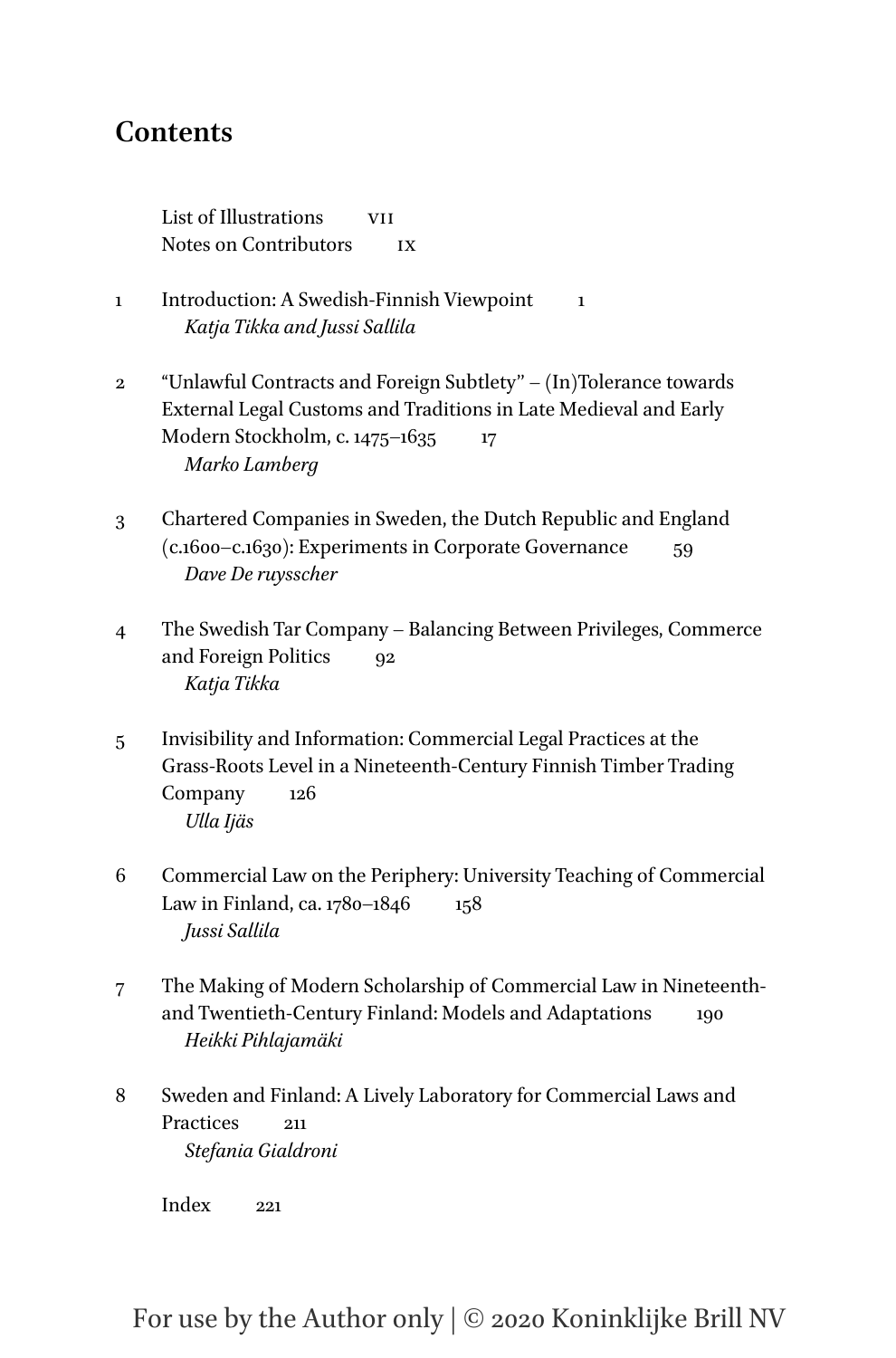# **Chartered Companies in Sweden, the Dutch Republic and England (***c.***1600–***c.***1630): Experiments in Corporate Governance**

*Dave De ruysscher*

#### **1 Introduction**[1](#page-2-0)

This chapter analyses the organisational structures of chartered companies in North-West Europe in relation to economic, cultural and political variables. The focus is on developments during the first three decades of the seventeenth century, in Sweden, the Netherlands and England.

First, the chapter argues that in this period rules of governance for chartered companies were national, but also that the crafting of these norms was a dynamic and interactive process. The drafters of charters devised rules with elements that were drawn from foreign company statutes and practices. In this era, the Dutch *Verenigde Oost-Indische Compagnie* (1602, henceforth voc), and the English East India Company (1600, henceforth eic), as well as the Dutch *West-Indische Compagnie* (1621, henceforth wic), were regarded as paragons of commerce. It is true that contemporaries – and in particular governments of other states – considered their charters as examples. This was due to the success of these companies. Policies of establishing chartered companies also related to the coming into being of a "mercantilist" political-administrative culture all over Europe. However, the aura of the mentioned companies should not be inflated to the point of considering them predecessors of present-day "corporations." A "genealogical" approach to the history of chartered companies is highly problematic.[2](#page-2-1) The first regulations of the Dutch and English chartered companies lacked many features of present-day corporations. Moreover, in the

<span id="page-2-0"></span><sup>1</sup> This chapter was made possible with the support of the Academy of Finland and the European Research Council. I would like to thank Katja Tikka (University of Helsinki) and Jussi Sallila (University of Helsinki), for sending me copies of company statutes and for guiding me through the Swedish archives.

<span id="page-2-1"></span><sup>2</sup> On hindsight bias in analysing the history of chartered companies, see Cordes and Jahntz 2007, p. 5–19 (nos. 4–6), Arguing that early chartered companies did not develop in linear ways from medieval examples, and because of their combined political and economic features. See more Steensgaard 1981, p. 245–251.

For use by the Author only | © 2020 Koninklijke Brill NV © koninklijke brill nv, leiden, ���� | doi:10.1163/9789004436046\_004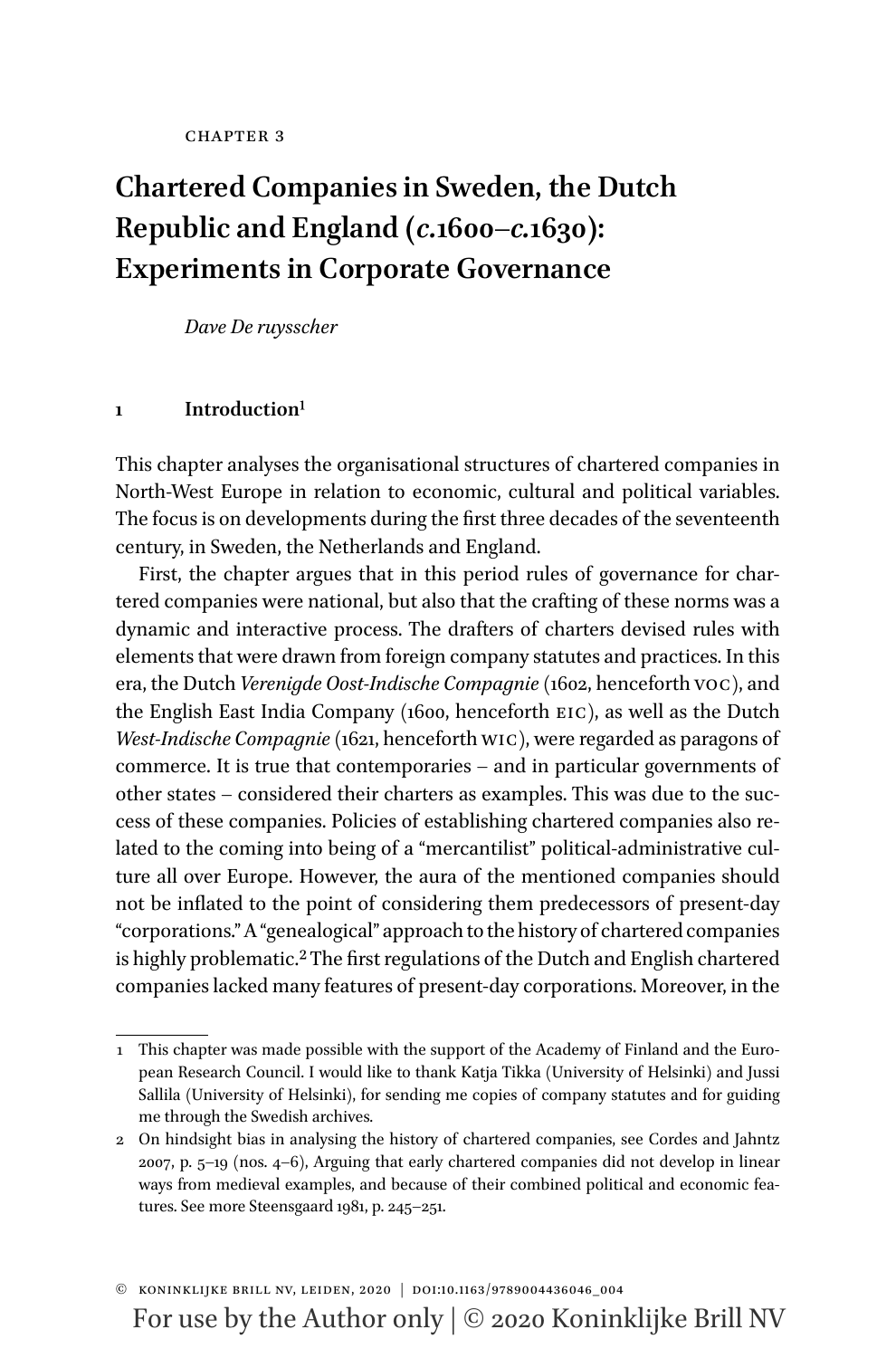eyes of contemporaries, the chartered companies were not considered to have a fixed corporate governance regime. Indeed, the organisational characteristics of these companies were subject to swift, often fundamental changes.[3](#page-3-0) Moreover, not all changes were implemented by way of new charters; sometimes decisions about structuring were taken by the companies' boards that were not communicated widely.<sup>4</sup> As a result, in the early seventeenth century, the successive charters and decisions, even practices, that adjusted the structures of the Dutch and English licensed companies precluded a perception of their charters as "models" for organisations of overseas trade. Legal borrowing was concerned with parts of charters, with practices and views, not with the transplanting of charters as such, or as a whole. Furthermore, the developing rules of organisation could serve as inspiration but they were not simply replicated. Instead, all over Europe rules and charters for companies reflected new ideas on such issues as limited liability of investors, legal personality and directors' liability. But, again, such new ideas could be borrowed from elsewhere.

In this regard, plans for setting up chartered companies in the Scandinavian and Baltic regions, and in Sweden in particular, are highly illustrative. Drafts and charters of company statutes, which were often written by or in close cooperation with merchants, contain elements selected from Dutch and English texts and practices. This demonstrates legal borrowing, but also, the Swedish plans and charters built on novel interpretations of problems of corporate governance. The Dutch and English companies have received ample attention, and they have often been compared[.5](#page-3-2) By contrast, chartered companies in Sweden have been analysed less, and they have not yet been linked to recent literature that delves into the developing corporate regulations in the Dutch Republic<sup>6</sup> and England.<sup>7</sup> Moreover, the relative wealth of source materials

<span id="page-3-0"></span><sup>3</sup> With regard to the voc, this point was raised in Steensgaard 1982, p. 238–239; Gelderblom 2013, p. 1050–1076. Both publications argue that permanence of capital was not envisaged from the start. The second publication contends that several new organisational features (limited liability of directors, permanence of capital, pooling of debt) were developed in response to shortages that were due to unforeseen events. Steensgaard considers the changes of structure to be the side effects of practical decisions, and of differences in approach between the company's offices in the Netherlands and in Batavia.

<span id="page-3-1"></span><sup>4</sup> Kirti 1965, p. 33. (1615, different minimum admissions for merchants, shopkeepers and members of the gentry); Gelderblom, Jong and Jonker 2013, p. 1061. (1617, pooling of debt).

<span id="page-3-2"></span><sup>5</sup> Heckscher 1994, p. 223–254.

<span id="page-3-3"></span><sup>6</sup> Jongh 2016, p. 61; Jongh 2014, p. 60–102, 133–164; Gelderblom, Jong and Jonker 2011, p. 26–62; Gelderblom, Jong and Jonker 2013, p. 1050–1076.

<span id="page-3-4"></span>See the entire book by Gialdroni 2011. See also the older, rich monograph by William Robert Scott, which is often overlooked: Scott 1912.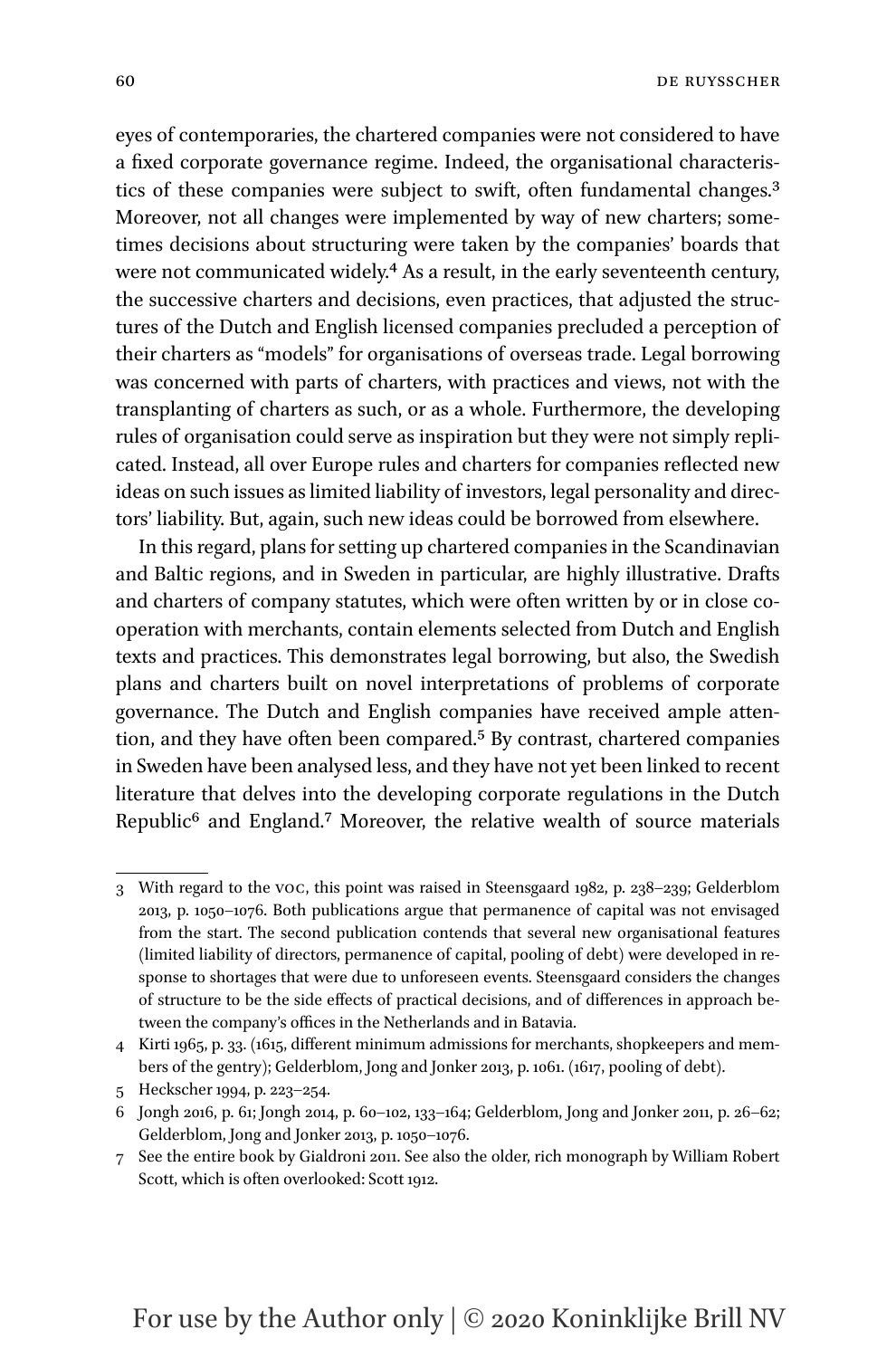for Sweden, as compared to the Dutch Republic and England, allows us to reconsider the coming into being of corporate governance norms in North-West Europe.

A second point of this chapter is that the variables that determined which foreign characteristics of organisation were chosen could be, and often were, cultural and political, rather than economic. The penholders of statutes did not select such features on the basis of economic conditions, but rather from within convictions on the properties of successful companies. The auras of the Dutch and English chartered companies hindered assessments of the regional and national situations, and on how to adapt companies' structures accordingly. Early seventeenth-century Sweden is a case in point. The mercantile settings in Sweden in the first years of the seventeenth century were modest overall. Swedish chartered companies were devised mainly to attract or channel flows of Scandinavian and Baltic trade to harbours of the Swedish heartland, in order to stimulate commerce at home and to generate revenue for the Crown. These licensed companies did not often perpetuate existing mercantile ventures, even though they were proposed by or written in cooperation with (foreign) merchants. Plans were drawn up and adjusted according to the political-economic views of the Swedish government. They were not just private business ventures that were rubber-stamped by the Swedish kings. Reasons for why constraints were political and cultural rather than economic include that it was unclear which institutional characteristics of monopolistic, chartered companies were the most efficient. Throughout North-West Europe, ideas regarding core problems were diverse, and the motives underlying comparable changes in the charters could differ. Moreover, the impact and success of chartered companies depended not only on their institutional frameworks, but also on other factors such as policy continuity, territorial acquisitions, and the availability of capital and knowhow. In Sweden, lack of capital and unwieldy politics of trade were crucial factors.

#### **2 Sweden's Trade Policy and Foreign Mercantile Relations in the Early Seventeenth Century**

Dutch merchants have traded in Scandinavia and the Baltic regions since the later Middle Ages. Particularly from the beginning of the sixteenth century onwards, many merchants from the Low Countries set up trading associations venturing to those areas, and traders, or their servants or apprentices, commonly settled for some time in ports in the Scandinavian, Baltic and Russian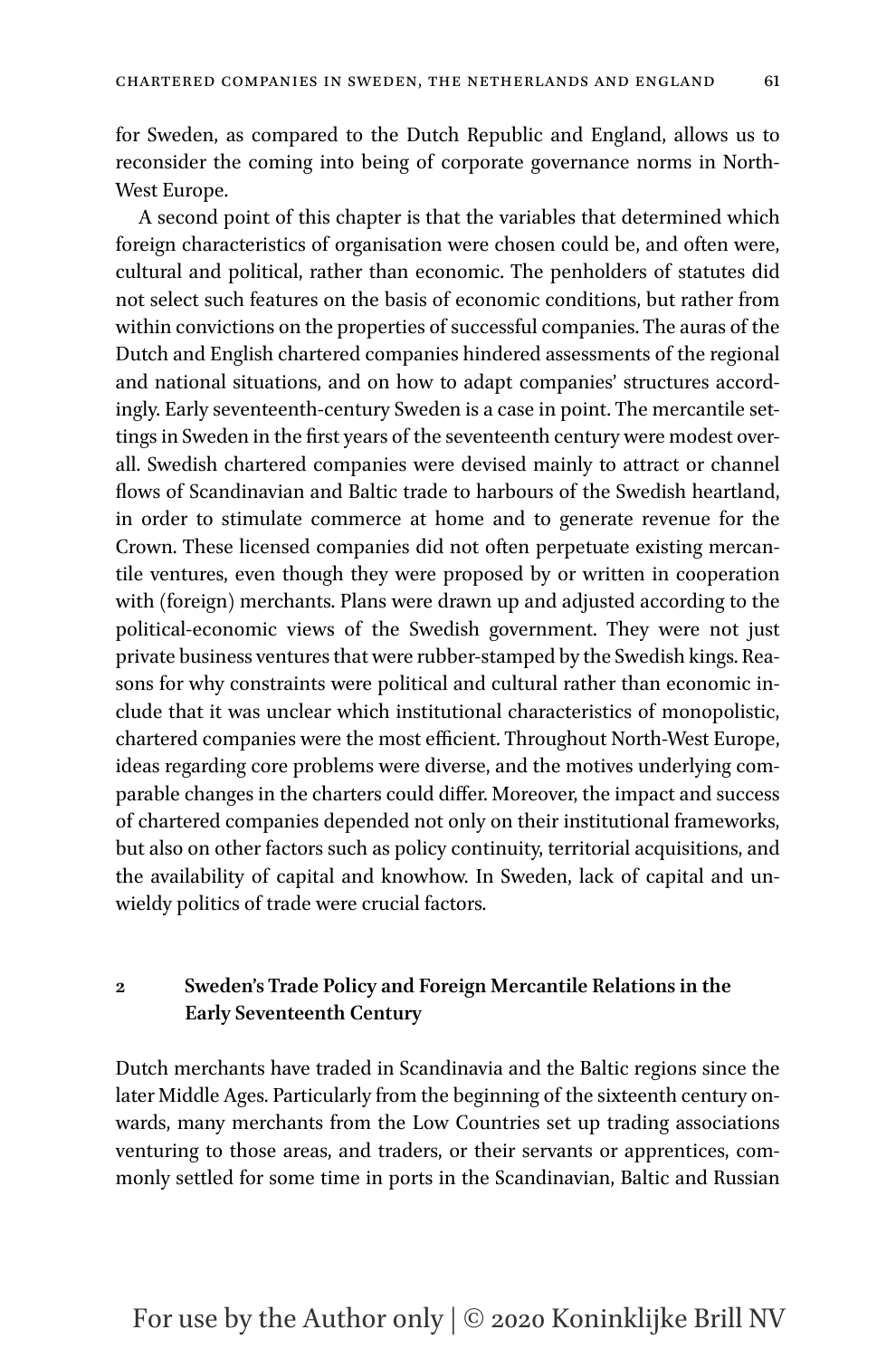territories[.8](#page-5-0) From around 1590, within these provinces Sweden and Denmark became more integrated in North-Western European trading networks than before. This arose from a mix of mercantile demand, territorial expansion and state intervention. In the later years of the sixteenth century, Swedish exports of iron, copper, tar and pitch increased. In particular, the export of copper from Sweden and tar from Finland rose quickly.<sup>9</sup> In addition, mining proved lucrative in the Norwegian territories, which depended from Denmark.

Early on, Dutchmen had stakes in these trades. In October 1605, the Swedish King Carl ix (1604–1611) started negotiating with Dutch merchants on trade from the newly established city of Gothenburg, on the island of Hisingen.[10](#page-5-2) These and other contacts amounted to the further integration of the markets of Sweden and the Dutch Republic. In the 1610s, many copper mills in Dutch cities were processing shipments that had come from Sweden.<sup>[11](#page-5-3)</sup> In Sweden, Dutch merchants started investing in mining infrastructures, and this also happened in the larger Scandinavian area.[12](#page-5-4) In matters of trade, the Swedish state drew on the expertise of foreigners. Because of the intertwining of commerce and government affairs, shortly after 1605 many Dutchmen – merchants but also diplomats and jurists – had already been awarded high positions in the Swedish administration[.13](#page-5-5) These Dutchmen came not only from the County of Holland, or from its capital Amsterdam, but also from other constituencies of the Low Countries, in particular from French-speaking regions[.14](#page-5-6)

The Baltic and Russian trades were at least as important as the Swedish export trade. Local products from the Baltic and Russian mainland were exchanged. But the Baltic and Russia commerce also penetrated into the

<span id="page-5-0"></span><sup>8</sup> Grell 2016, p. 229–245; Jeannin 1996, p. 221–262; Müller 2005, p. 60; Wijnroks 2003. One can also refer to Dutch whaling expeditions, which were directed to the coasts of Norway and surrounding territories.

<span id="page-5-1"></span><sup>9</sup> Klein 1978, p. 459; Klein 199, p. 245–247.

<span id="page-5-2"></span><sup>10</sup> Thomson 2005, p. 336.

<span id="page-5-3"></span><sup>11</sup> Israel 2002, p. 96, 116.

<span id="page-5-4"></span><sup>12</sup> Van Bochove 2008, p. 63, 103. Examples include the de Marselis family, which invested in Norwegian mining, and the de Geer family, which had stakes in Swedish mines.

<span id="page-5-5"></span><sup>13</sup> Wrangel 1901, p. 22–23. (on Abraham Cabelliau, who – besides major of Gothenburg and governor of the Gothenburg Company – was also the chairman of the royal mint), and p. 23–25 (concerning dr Jacob van Dijck, councilor at the royal court in 1609). See the biographies of Abraham Cabelliau and Jacob van Dijck, respectively G. Jacobson, on Svenskt biografiskt lexikon. For the intense Dutch-Swedish relations of lawyers and law professors in the 1630s and thereafter, see Modéer 2014, p. 69–77.

<span id="page-5-6"></span><sup>14</sup> Businessmen Louis de Geer and Peter Minuit were Walloons, as were many workers in the Swedish mining and iron industry. See Jespersen 2016, p. 374.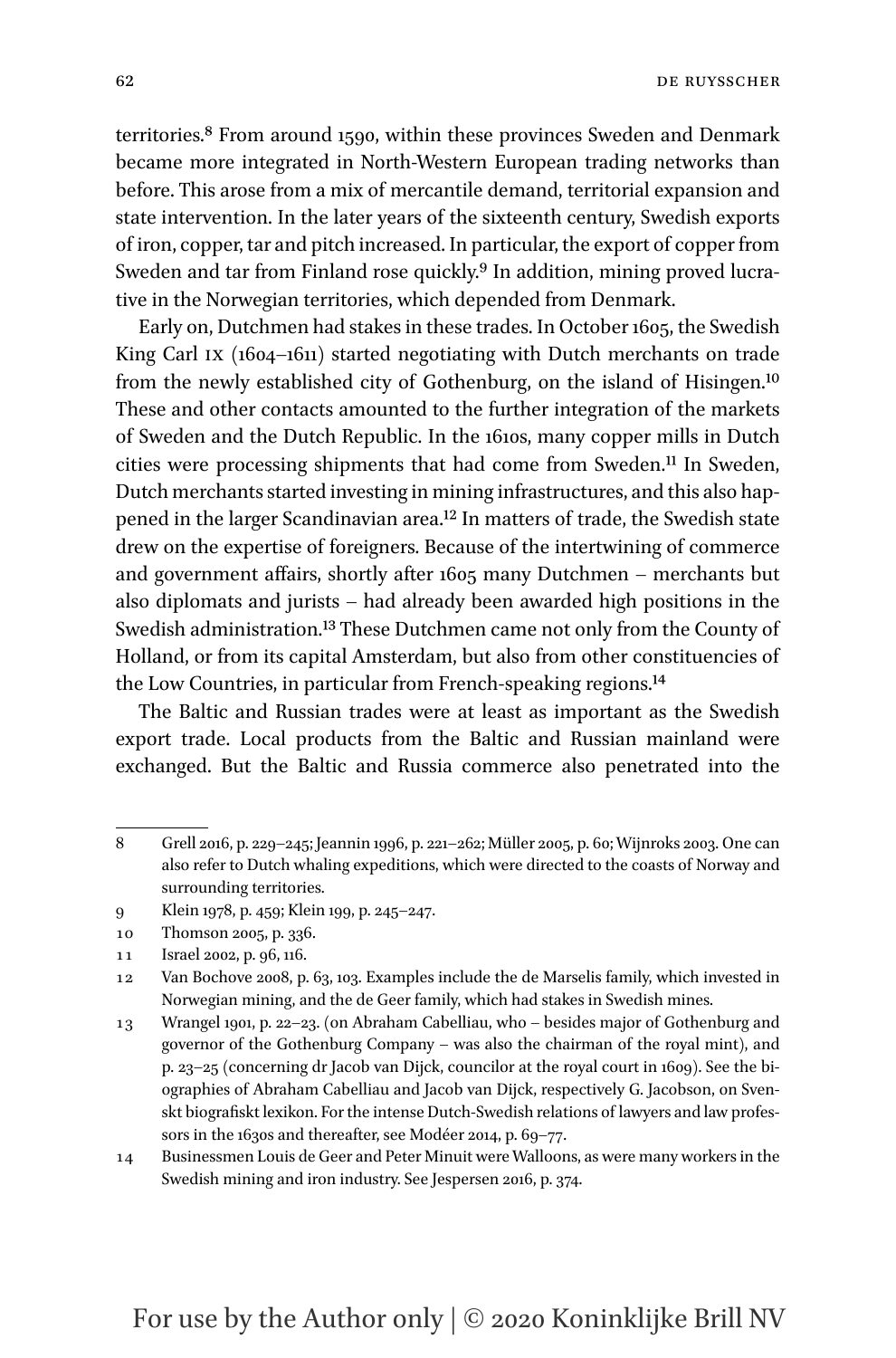heartland of Central Asia. Via Narva and Archangelsk, Moscow was reached, where merchandise as raw silk, leather and rugs were sold that had been imported from Persian cities through Astrakhan. The infiltration of Sweden in the Baltic and Russian trades rose in concordance with its territorial ambitions. From the middle of the sixteenth century onwards, important Baltic and Russian ports were conquered. They included Reval (1561), Narva (1581), Ivangorod (1612), Ingria (1617), and Riga (1621). During the reign of Gustav ii Adolphus (1611–1632) a "derivation" policy was pursued, which entailed the maximisation of taxation opportunities on freights going to and from the captured harbours. However, at the same time, attempts to stimulate commerce through Swedish cities and to create a Swedish bourgeoisie were at odds with this "eastern" programme. Ships did pass through Stockholm or Gothenburg, but the attractive-

tic and Russian ports meant that Swedish ports remained underdeveloped[.15](#page-6-0) The ambitions of the Swedish and Danish kings to increase trade to and from their nations, and at the same time raise income for the Crown drew merchants from the Dutch Republic, carrying with them plans for chartered companies. Before the seventeenth century, companies with many silent partners uninvolved in the trade had generally not been set up in Scandinavian and Baltic regions[.16](#page-6-1) After 1605, this changed, mostly because of Dutch influence. In Sweden, the reinvigoration of Gothenburg and negotiations on trade privileges were accompanied by the grant of a royal charter for a trading company in 1607. This company was planned as a venture for all trade over Narva, to Russia and also Persia, but it did not last.

ness of these harbours was limited; acknowledging the prominence of the Bal-

When Gustav II Adolphus became king in 1611, a new era of intense Dutch-Swedish relations began. In 1614, Sweden and the Republic signed a peace treaty for fifteen years[.17](#page-6-2) At the beginning of 1615, Dutch merchants approached the Swedish King with a scheme for a ten-year "Swedish Company in Stockholm."[18](#page-6-3) The Swedish government drafted over the Dutch-language

<span id="page-6-0"></span><sup>15</sup> Kotilaine 2005, p. 142–178.

<span id="page-6-1"></span><sup>16</sup> Arrangements involving limited liability of investors (*wedderlegginghe*, *sendeve*) had been known in the late medieval Hanseatic trade. The investing partner was shielded in these arrangements, albeit more practically than legally. However, in contrast to many chartered companies, the *wedderlegginghe* and *sendeve* were cooperative ventures, which were established by way of an agreement between the partners. See Cordes 1998, p. 121–154.

<span id="page-6-2"></span><sup>17</sup> Lindblad 2014, p. 23–25; Wetterberg 2014, p. 40–54.

<span id="page-6-3"></span><sup>18</sup> Riksarkivet Stockholm (henceforth ras), *Ämnessamlingar*, *Handel och sjöfart*, no. 46. This project draft is written in Dutch and is labelled "*Voorslach ofte concept van een compagnie*"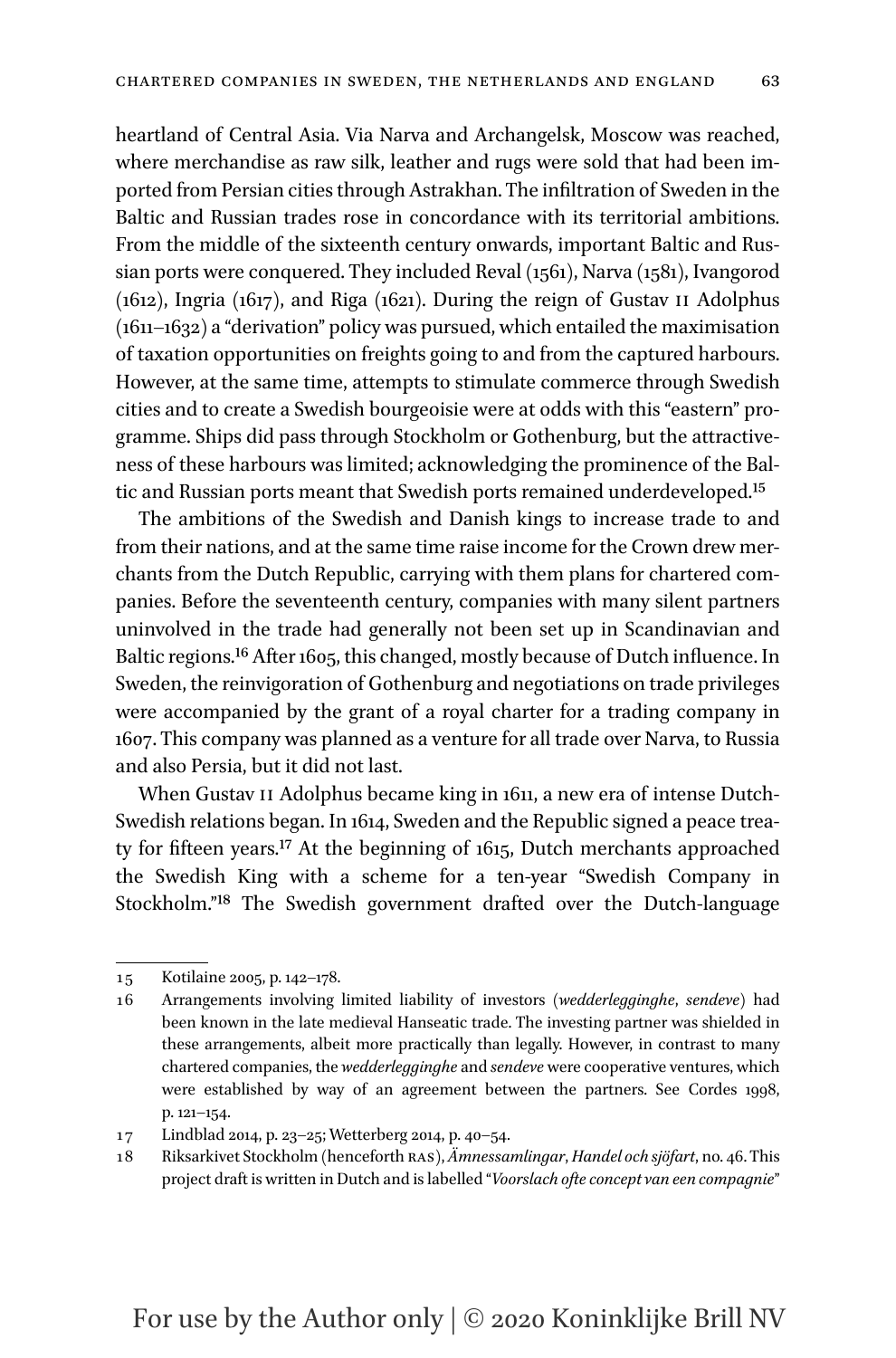proposal and changed some of the characteristics of the proposed Stockholm company. The final charter of the Stockholm company reflects a change in Swedish trade policy, which had become markedly more investor-oriented. The Stockholm company was destined for trade of any merchandise, as was the 1607 Gothenburg company, and it was of long projected duration (ten years). The charter took into account the rights of investors, even though control over the venture remained in the King's hands[.19](#page-7-0) In spite of all this, the Stockholm company was not launched. In 1619 another company was set up, the charter of which was renewed several times.[20](#page-7-1) This "Swedish Trading Company" was of more limited duration (three years), and in 1620 was combined with a monopoly in copper at the mine of Stora Kopparberg.<sup>[21](#page-7-2)</sup> The company had similar structural characteristics as the 1615 company.

Even though the 1607, 1615 and 1619 companies were very different, their charters all reflect Dutch influence, as will be detailed further. But Dutchmen were also active in Denmark. In March 1616, the Danish King Christian iv established an East India Company, after he had been courted by two Dutch merchants, Herman Rosenkrantz and Jan de Willem, with plans for such a company[.22](#page-7-3) In tandem with the success of their business ventures, Dutch merchants

<sup>(&</sup>quot;Proposal or concept of a company"). It contains 32 sections, followed by an "Instruction" of 19 sections. The text does not bear a date or the names of its authors. *Terminus ad quem* is 1 February 1616, when the first subscriptions were accepted. The document is described in the books by Wittrock 1919, p. 12–15; Thomson 2005, p. 336–337.

<span id="page-7-0"></span><sup>19</sup> *Samling utaf kongl. Bref, stadgar och forordningarr angaende Sweriges Rikes commerce, politie och oeconomie …*, vol. 1, p. 660–667 (the Väsby-charter, 1 March 1615), p. 668–671 (instruction), p. 671–678 (the Stockholm-charter, 24 April 1615) (all hereafter 1615 StoC). The first charter is discussed in Wittrock 1919, p. 16–19, the second one is not. See on the 1615 Stockholm company, also Johnson 1911, p. 45; Thomson 2005, p. 336–337.

<span id="page-7-1"></span><sup>20</sup> For the first charter, see von Stiernman, *Samling*, 1, p. 708–710 (24 July 1619) (henceforth SwTC 1619). In December 1619, December 1620, December 1622, January 1625, January 1626 and June 1626 new statutes for this "general" company were issued. See von Stiernman, *Samling*, 1, p. 718–731 (21 Dec. 1619) (henceforth SwTC 1619/2), and p. 761–774 (21 Dec. 1620) (henceforth SwTC 1620); ras, *Ämnessamlingar*, *Handel och sjöfart*, no. 50 (22 Dec. 1622) (henceforth SwTC 1622); von Stiernman, *Samling*, 1, p. 923–926 (10 Jan. 1625) (henceforth SwTC 1625); ras, *Ämnessamlingar*, *Handel och sjöfart*, no. 46 (1 Jan. 1626) (henceforth SwTC 1626); ras, *Ämnessamlingar*, *Handel och sjöfart*, no. 46 (June 1626) (henceforth SwTC 1626/2). The labels that have been given to this company differ. Ligtenberg and others refer to a "copper company." See Lightenberg 1914, p. 90. Even though the focus was on copper trade, for which in 1620 a monopoly was granted, all kinds of merchandise could be traded. See in this regard Johnson 1911, p. 45; Roberts 2013, p. 118.

<span id="page-7-2"></span><sup>21</sup> Styrker 2014, p. 136.

<span id="page-7-3"></span><sup>22</sup> Diller 1999, p. 24–25; Rindom 2000, p. 100; Sørensen 2005, p. 109; Willerslev 1944, p. 608.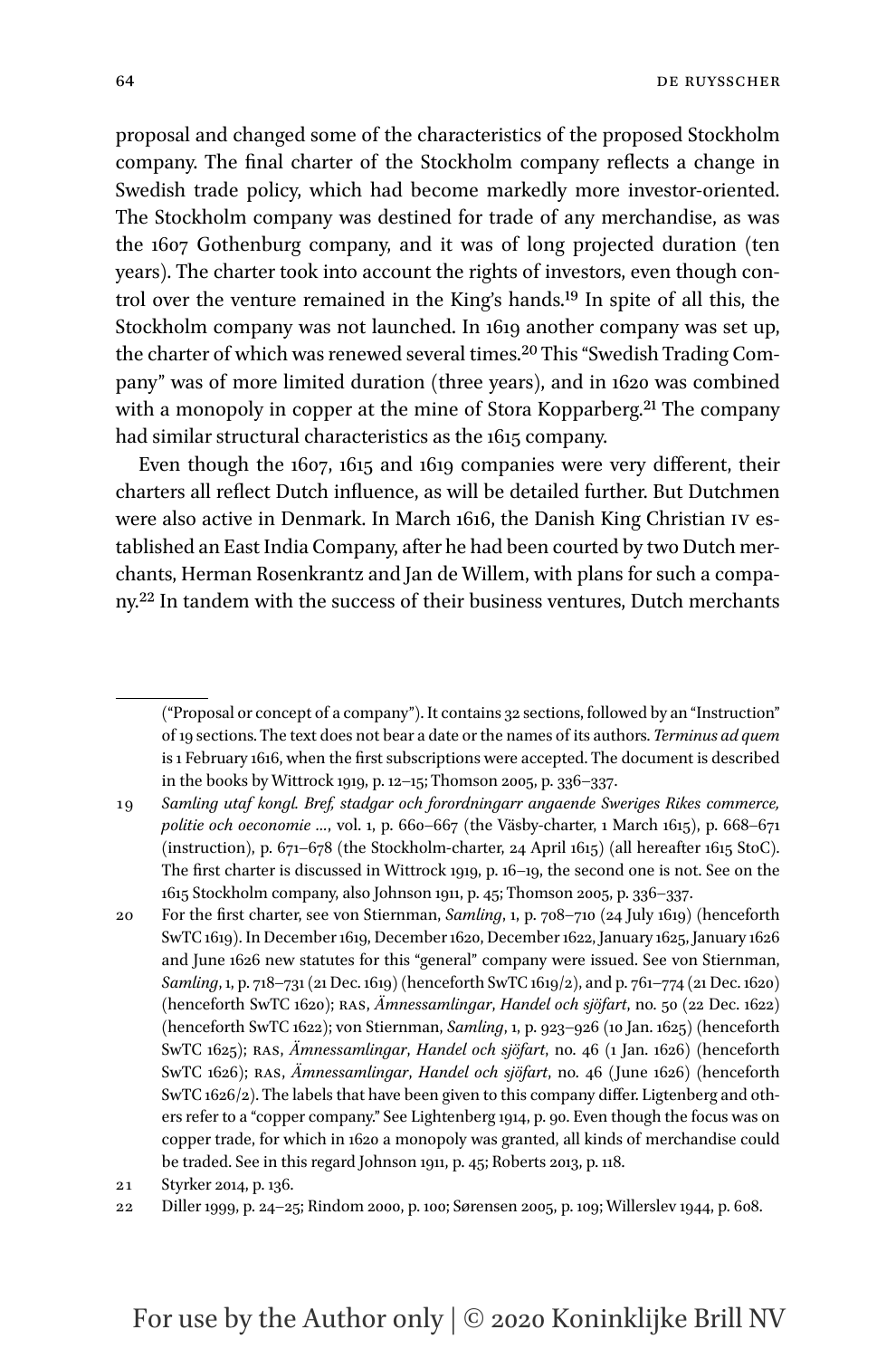infiltrated Swedish and Danish high society, to the extent that they granted loans to the monarchs.<sup>[23](#page-8-0)</sup>

The Swedish Trading Company of 1619 had potential, but it struggled early on and was eventually wound up in 1628, largely because of King Gustav's incessant borrowing from the firm[.24](#page-8-1) Yet the idea of a "general" Swedish trading company persisted, and this resulted in the founding of a new company, the Swedish South Company (1626), which was oriented towards the West Indies. This was done in close cooperation with Dutchman Willem Usselinckx. He had come to Sweden in October 1624[,25](#page-8-2) and under his instigation new initiatives on chartered companies were taken. Usselinckx, born in Antwerp, had migrated to the United Provinces in the early 1590s after many years abroad. Ever since the later years of the sixteenth century, he had advocated for a Dutch West India company. At first, the plans were not implemented because of the Dutch-Spanish conflict. When the project was revisited during the Truce with Spain (1609), Usselinckx' ideas were seriously challenged by the Dutch state authorities. Drafts of statutes circulated in political bodies of the Netherlands, and Usselinckx drew up another project charter in 1619. However, when in 1621 it was ultimately decided to launch a West India Company, most of Usselinckx' proposals were ignored. Usselinckx had envisaged the wic as a purely commercial organisation that would trade with permanent Dutch settlements in South America. A Council would control these colonies, which would be a political body. By contrast, in matters of commerce, only traders would decide: the investors and not institutional bodies of cities and regions were to elect the directors, as was the case in the voc. In this regard, the Estates-General, which wielded the highest political authority in the Dutch Republic, were not to interfere with the directors. The proposed separation of commerce and foreign policy was not accepted: the Estates-General opted for a company that was devised as a military structure, with broad powers for the central government and little control by shareholders.[26](#page-8-3)

In December 1624, the Swedish King Gustav granted Usselinckx a license to establish a general trading company in Sweden, which would become the South Company.[27](#page-8-4) Even before that time, in November 1624, Usselinckx had

<span id="page-8-0"></span><sup>23</sup> The Trip family lent to the Swedish king. See Müller 2005, p. 68. The de Marselis family extended loans to the Danish King Christian iv. See Van Bochove 2008, p. 248.

<span id="page-8-1"></span><sup>24</sup> Roberts 1958, p. 2, 92–99; Stryker 2014, p. 135.

<span id="page-8-2"></span><sup>25</sup> Jameson 1887, p. 93; Lightenberg 1914, p. 97.

<span id="page-8-3"></span><sup>26</sup> Jameson 1887, p. 61–63.

<span id="page-8-4"></span><sup>27</sup> Samling utaf kongl. Bref..., p. 910–911. (21 Dec. 1624).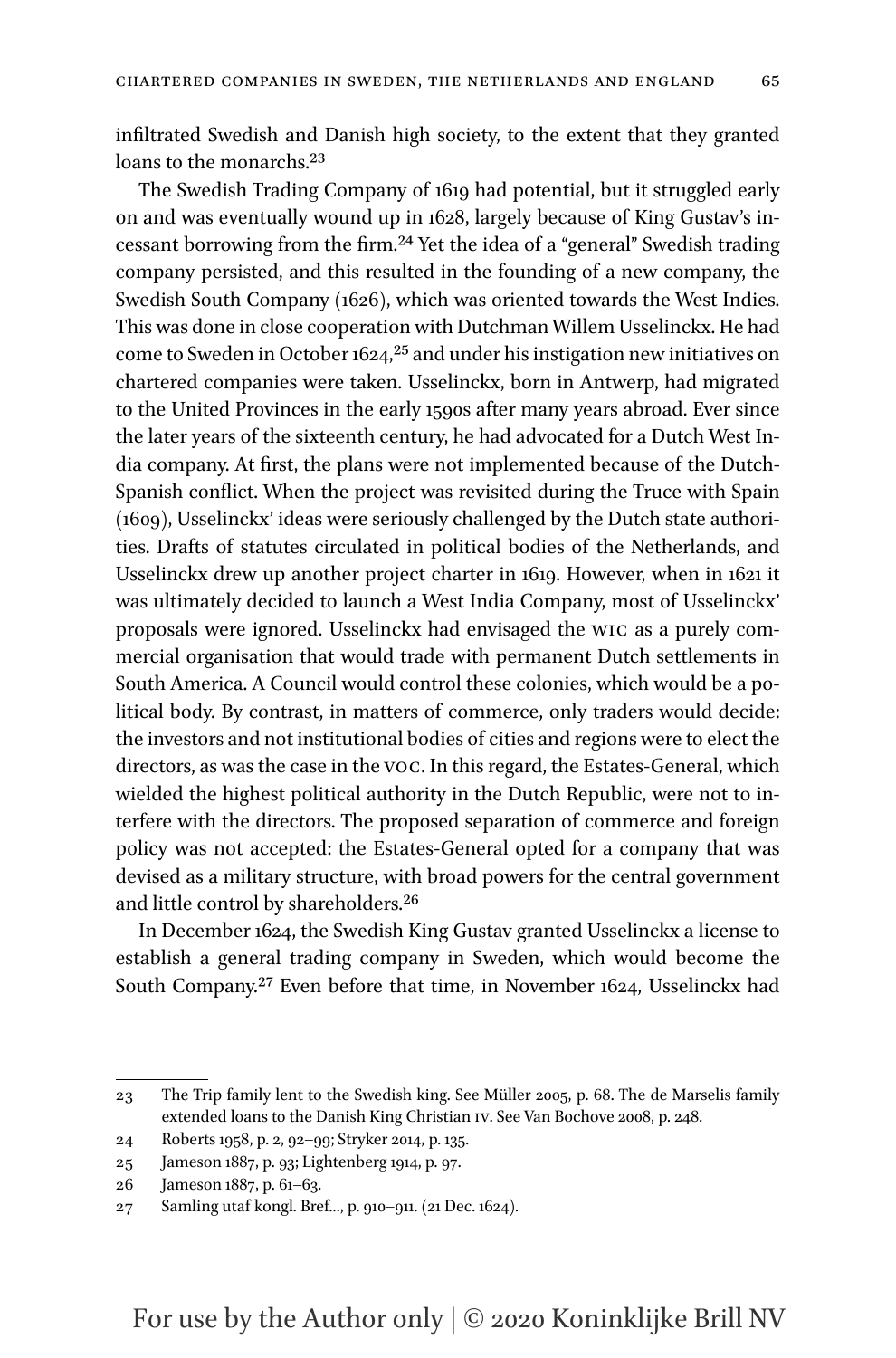

Figure 4 Portrait of Willem Usselincx  $(1567-1647)$ .

written a draft of statutes.<sup>28</sup> In June 1626, King Gustav issued a charter, thereby founding the South Company for a period of twelve years  $(1627-1639).^{29}$  $(1627-1639).^{29}$  $(1627-1639).^{29}$  Usselinckx was appointed director-general of the company, and boasted of his achievements among his former compatriots by translating the charter into Dutch and having it printed in The Hague in 1627.<sup>30</sup> Usselinckx' views on corporate structuring had been novel around 1605, when they were first formulated, but they had become somewhat out-dated by 1626, considering the

<span id="page-9-0"></span><sup>28</sup> ras, *Ämnessamlingar*, *Handel och sjöfart*, no. 48. This document is in Dutch. Jameson refers to two (Dutch-language) copies of the November 1624 draft. Only one of them could be located. See Jameson 1887, p. 214 (no. 18) and p. 215 (no. 19).

<span id="page-9-1"></span><sup>29</sup> See for the Swedish version Samling utaf kongl..., p. 1, 932–947 (14 June 1626) (henceforth: SC 1626). A Dutch version (which in fact was nearly the same as the 1624 draft) is W. Usselinckx, *Octroy ofte Privilegie, soo by den alderdoorluchtigsten grootmachtigen vorst ende heer heer Gustaeff Adolph van Sweden … aen de nieuw opgerichte Zuyder Compagnie in't koningrijck Sweden, onlangs genadigst gegeven ende verleend is*, … (The Hague: Aert Mueris, 1627), no fol. The charter was also translated in High German: *Argonautica Gustaviana; das ist nothwendige Nachricht von der Newen Seefahrt und Kauffhandlung …* (Frankfurt am Main: Caspar Rodteln, 1633), no. fol. The *Argonautica Gustaviana* was inserted into Johann Marquardt, *De iure mercatorum et commercium* (Frankfurt: Matthias Gotzius, 1662), p. 373–540. There also exists a "contract," probably from 1625, which lists 12 sections (complementing the 37 sections of the 1626 charter) resuming the basic features of the company. See Samling utaf kongl..., p. 1, 911–922 (1625).

<span id="page-9-2"></span><sup>30</sup> Usselinckx, *Octroy ofte Privilegie*.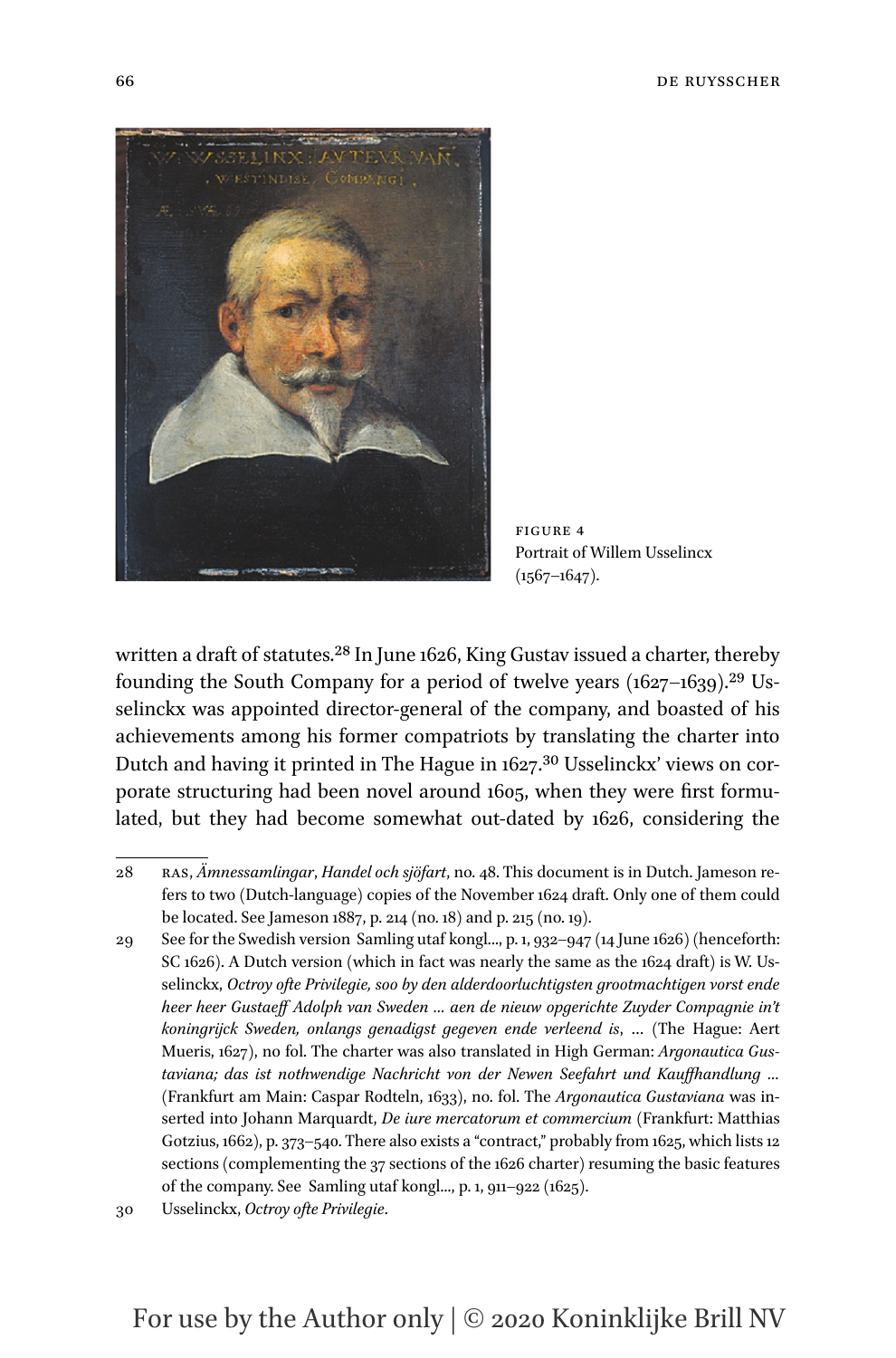changes that had been implemented in the Dutch Republic in the intervening years. In other respects, the ideas of Usselinckx were closely attached to Dutch examples, which were not always fit for the Swedish context.

The changing contents of Swedish statutes of chartered companies, and their interactive features vis-à-vis Dutch and English plans and charters of such companies, are evident from a comparison of Swedish, Dutch and English source materials. In total, for the analysis of developments in the Netherlands and Sweden, ten drafts and seventeen issued charters were used. They were written and/or issued in the period 1601–1630. Of the drafts, three concern the Dutch East India Company (dating 1601 and 1602),<sup>31</sup> four projects relate to the Dutch West India Company (three dating 1606, and one 1619),<sup>32</sup> and three proposals regard Swedish companies (dating from 1615, 1624, and 1627–28)[.33](#page-10-2) The Dutch-issued charters of the voc  $(1602,341622,351623,36)$  $(1602,341622,351623,36)$  $(1602,341622,351623,36)$  $(1602,341622,351623,36)$  and the WIC  $(1621<sup>37</sup>$  and two of  $1623<sup>38</sup>$ ) were consulted as well. The Swedish charters include those of the Gothenburg Company (1607), the Stockholm company (1615), the Swedish Trading Company (1619, 1619/2, 1620, 1622, 1625, 1626, 1626/2), and the South Company (June 1626, as well as the 1625 "Contract"). In addition to the ten

- <span id="page-10-5"></span>36 *Groot-Placcaet-Boek*, 1, c. 543–546 (13 March 1623).
- <span id="page-10-6"></span>37 *Groot-Placcaet-Boek*, 1, c. 566–578 (3 June 1621).
- <span id="page-10-7"></span>38 *Groot-Placcaet-Boek*, 1, c. 584–586 (13 Febr. 1623); *Groot-Placcaet-Boek*, 1, c. 585–590 (21 June 1623).

<span id="page-10-0"></span><sup>31</sup> *De opkomst van het Nederlandsch gezag in Oost-Indië (1595*–*1610). Verzameling van onuitgegeven stukken uit het oud-koloniaal archief*, vol. 1, p. 257–261 (petition, 1600–1601), p. 262– 271 (Dec. 1601 – Febr. 1602), and p. 271–278 (Jan. 1602).

<span id="page-10-1"></span><sup>32</sup> The first ones were published in A.C. Meijer, ""Liefhebbers des vaderlandts ende beminders van de commercie." De plannen tot oprichting van een generale Westindische compagnie gedurende de jaren 1606–1609," *Mededelingen van het Koninklijk Zeeuwsch Genootschap der Wetenschappen* 1984, p. 21–70, here p. 50–59 (integrated version of the "*Project*" (middle of 1606), "*Rapport*" (Aug. – Sept. 1606), and "*Concept-Octrooi*" (Oct. 1606)). The 1619 draft by Willem Usselinckx was published in Otto van Rees, *Geschiedenis der staathuishoudkunde in Nederland tot het einde der achttiende eeuw*, vol. 2 (Utrecht: Kemink, 1868), p. 384–408.

<span id="page-10-2"></span><sup>33</sup> See footnotes 18 and 27. The 1627–1628 draft is preserved in ras, *Ämnessamlingar*, *Handel och sjöfart*, no. 49. It is a French document, containing 103 sections, and detailing the features of a new "*compagnie du sud*," for a duration of 18 years. The name of the author is not mentioned, but Willem Usselinckx is the most likely candidate. Jameson does not mention this document in the bibliography added to his monograph.

<span id="page-10-3"></span><sup>34</sup> The 1602 voc charter was published and translated in English in Gepken-Jager 2005, p. 1–38. Henceforth it will be referred to the (numbered) version published in Van der Chys 1865, p. 98–115.

<span id="page-10-4"></span><sup>35</sup> *Groot-Placcaet-Boek vervattende de placaten, ordonnantien ende edicten van de doorluchtige, hoogh mog. heeren Staten Generael der Vereenighde Nederlanden*, vol. 1 (c. 539– 544 (22 Dec. 1622) (henceforth voc 1622).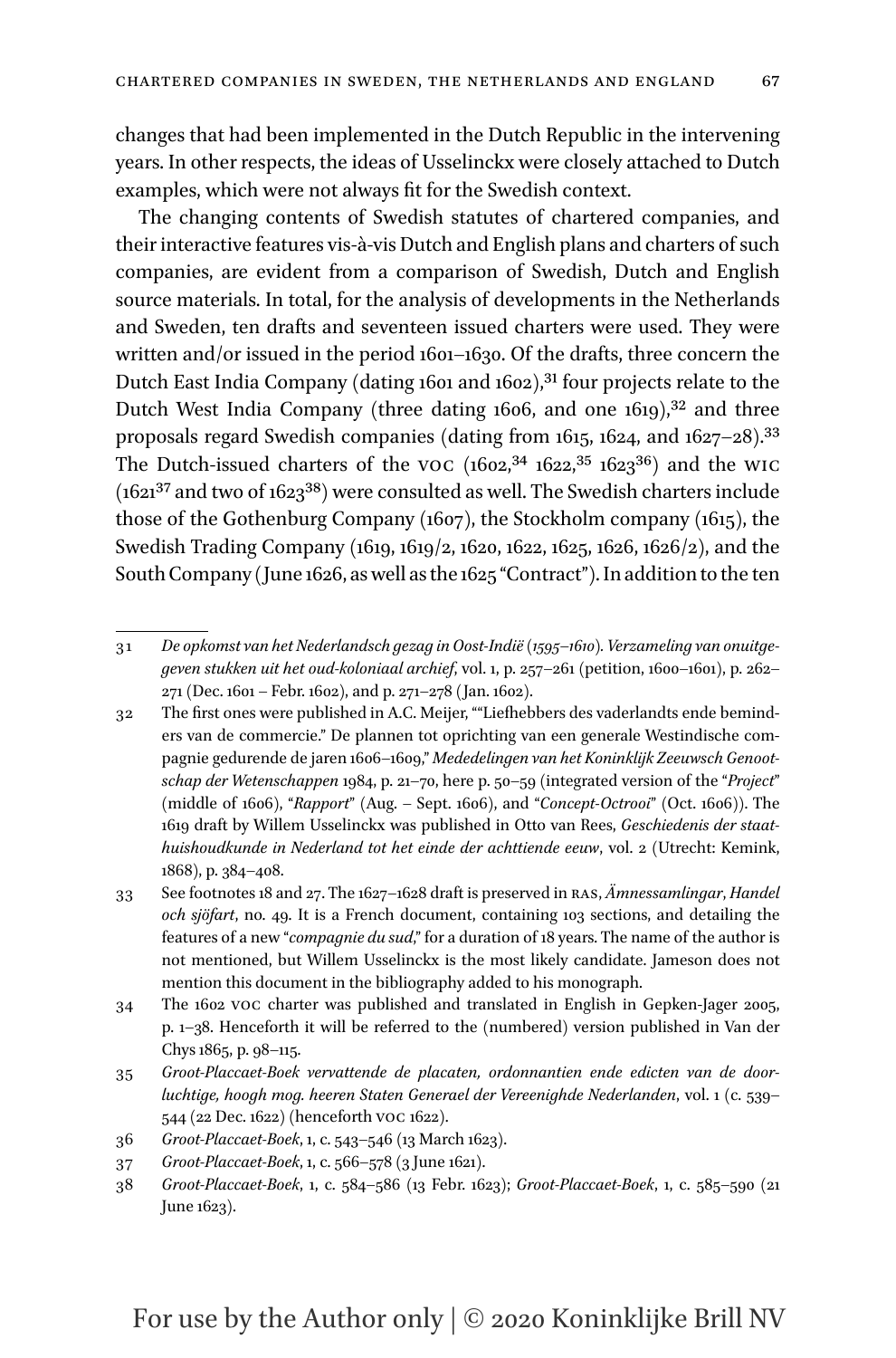drafts and seventeen issued charters listed above, comparisons can be drawn not only with the English EIC (charter of 1600<sup>[39](#page-11-0)</sup>), but also with the first French Company for East India trade  $(1604)$ ,<sup>40</sup> the Danish East India Company  $(1616)$ and the Danish Icelandic Company (1619).<sup>41</sup> The French and Danish companies have been linked to proposals that were written by Dutchmen as well.<sup>42</sup>

#### **3 The Gothenburg Company (1607): a State Venture without Shareholders' Rights**

In its initial phase, until around 1615, corporate governance was not considered important in Sweden. The Gothenburg company was established in September 1607. King Carl ix granted a charter that was written in Low German, and even though it nominally addressed both Swedes and non-Swedes, it clearly targeted foreign merchants. The newly located Gothenburg, on the island of Hisingen, was proposed as their place of business. The venture would focus on trade with Russia and Persia. The company's charter is peculiar in terms of trade policy. This is evident in the fact that no formal monopoly was awarded, even though low taxes for imported merchandise were promised. Around 1607, elsewhere in Europe, trading companies without monopolies were being set up, but it had become very rare by then to launch a chartered company without a monopoly[.43](#page-11-4) It is probable that the Swedish King was hesitant on how to impose a monopoly considering that the trade within the scope of the company moved mostly through the Swedish Baltic ports of Narva and Reval. Gothenburg was not given a right of staple. In this regard, the "eastern" approach was clearly interfering with plans to launch commerce through Swedish towns. Another indication of this indecision might be that

<span id="page-11-0"></span><sup>39</sup> See the published charter in Gialdroni 2011, p. 299–319.

<span id="page-11-1"></span><sup>40</sup> In 1600, a *compagnie des mers orientales* was established. Royal *lettres patentes* for an East India Company were accorded in 1604, 1611 and 1615. The 1604 and 1615 lettres were published in Francheville 1746, p. 161–162 (1 June 1604), and p. 161–166 (2 Sept. 1615).

<span id="page-11-2"></span><sup>41</sup> Their statutes were published in Feldbæk 1986, p. 25–33 (17 March 1616), p. 489–494 (16 Dec. 1619), and p. 494–504 (29 Jan. 1620). The 1616 charter, together with a German translation, can also be found in Lehmann 1895, p. 91–105. For a description of these statutes, also with a focus on corporate governance issues, see Diller 1999, *Die Dänen in Indien, Südostasien und China*, 17 *seq.*; Rindom 2000, "Ostindisk Kompagni"; Willerslev 1944, "Danmarks første aktieselskab."

<span id="page-11-3"></span><sup>42</sup> Diller 1999, p. 17; Willerslev 1944, p. 608. 17; Willerslev, "Danmarks," 608, and p. 614–620. For Dutchmen negotiating on chartered companies in France, see Van Dillen 1958, p. 41 (Pieter Lijntgens 1604); Van Dillen 1930, p. 5–10 (Isaac Le Maire 1605–1610).

<span id="page-11-4"></span><sup>43</sup> Gelderblom 2009, p. 226–232.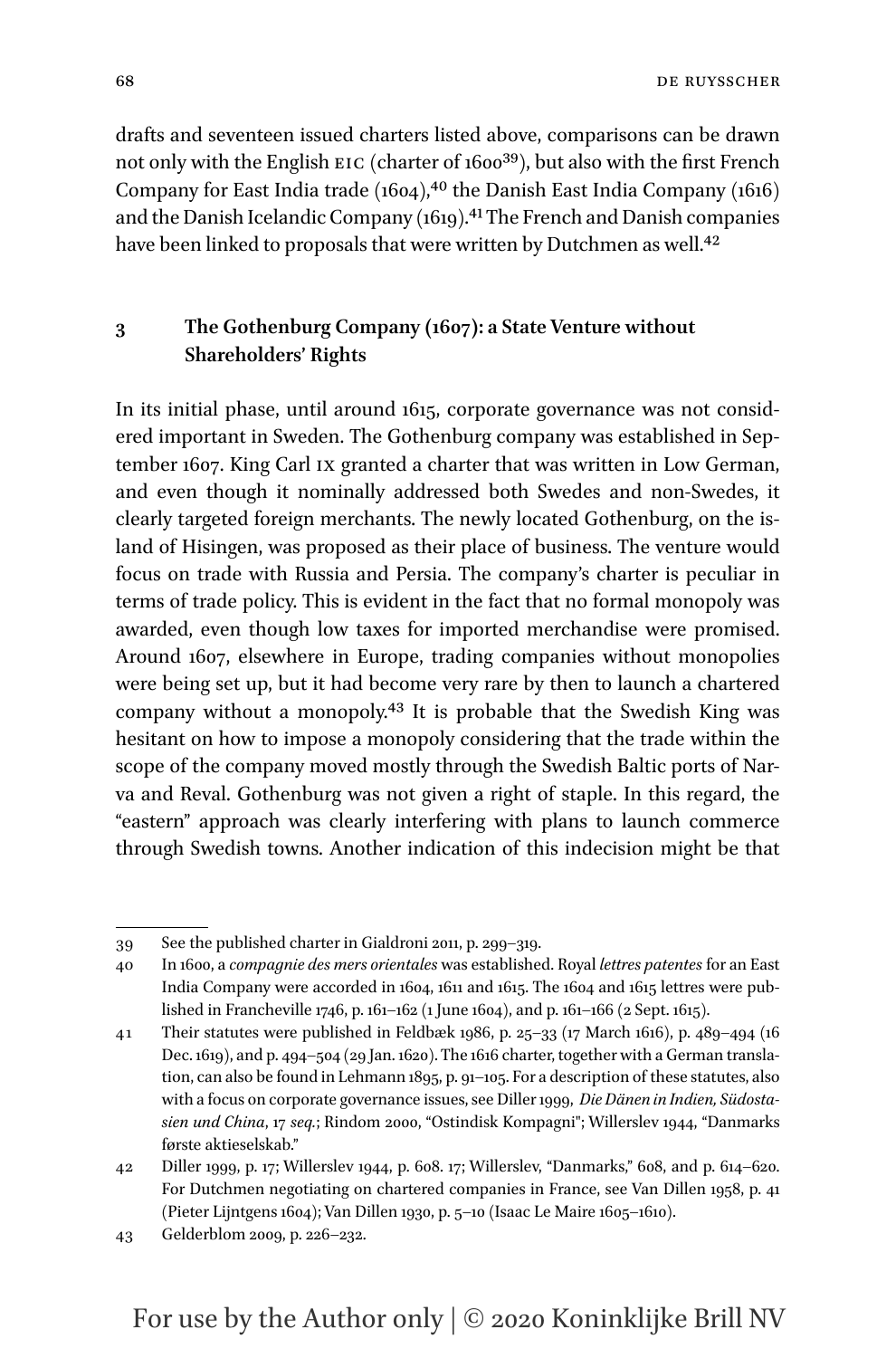investments in the Gothenburg company could be made not only at Gothenburg and Stockholm, but also at Reval.

At the same time, many efforts were made to attract as many investors as possible. Investments could be made in kind. There were no requirements on minimum investments. Admittedly, the latter was not unusual in this period. Minimal nominal contributions had not been imposed in the original voc and EIC charter either. But other parts of the charter also reflect a policy of lowering the bar for participants. Investors in the Gothenburg company were promised very high returns. Investments were possible during the course of the first two years, and a 12 per cent interest on injected capital during those years was guaranteed. In the Dutch voc of 1602, instalments could be made within five months (s. 11) and a minimum 7.5 per cent interest was granted after a period of ten years (s. 9).

In spite of its attractive characteristics, accountability towards investors in the Gothenburg company was weak[.44](#page-12-0) A closing account of the company was to be made only after twelve years. It was vaguely promised that – "no doubt" – investors would receive their share of profits regularly, but implicitly it was meant that the company's directors, and practically the King (see hereafter), would decide on this. The mentioned 12 per cent interest only concerned the first two years. Withdrawal of investments and a guarantee of a share in the profits – if any – were only provided for after twelve years. It was prohibited to cancel investments before that time. The statutes of the Gothenburg company stipulated that at the end of the twelve-year lifetime of the company investors could sell, assign or pledge their invested capital and accrued profits. This reflects, to some extent, contemporary commercial practice in Amsterdam and London, but it was markedly stricter. As early as 1602, the subscription ledgers of several chambers, i.e. regional units, of the Dutch voc had provided that transfers of debentures of investments could be made, even when expeditions had not been rounded up. This ultimately resulted in a vibrant secondary market in shares[.45](#page-12-1) Also, shares of the eic were sold as early as 1601, before the closing of accounts[.46](#page-12-2) However, in contrast to Dutch and English mercantile practice, the shares of the Gothenburg company could not be sold before its date of expiry.

Minimal exit options were not counterbalanced with voting rights. The charter did not detail the relationship between investors and directors. The underlying idea was clearly that the King would appoint the managers and that investors would not participate in the policy of the company. In fact, the

<span id="page-12-0"></span><sup>44</sup> See also Hagströmer 1872, p. 83.

<span id="page-12-1"></span><sup>45</sup> Heijer 2005, p. 95, 107; Gelderblom and Jonker 2004, p. 653–663.

<span id="page-12-2"></span><sup>46</sup> Chaudhuri 1965, p. 215.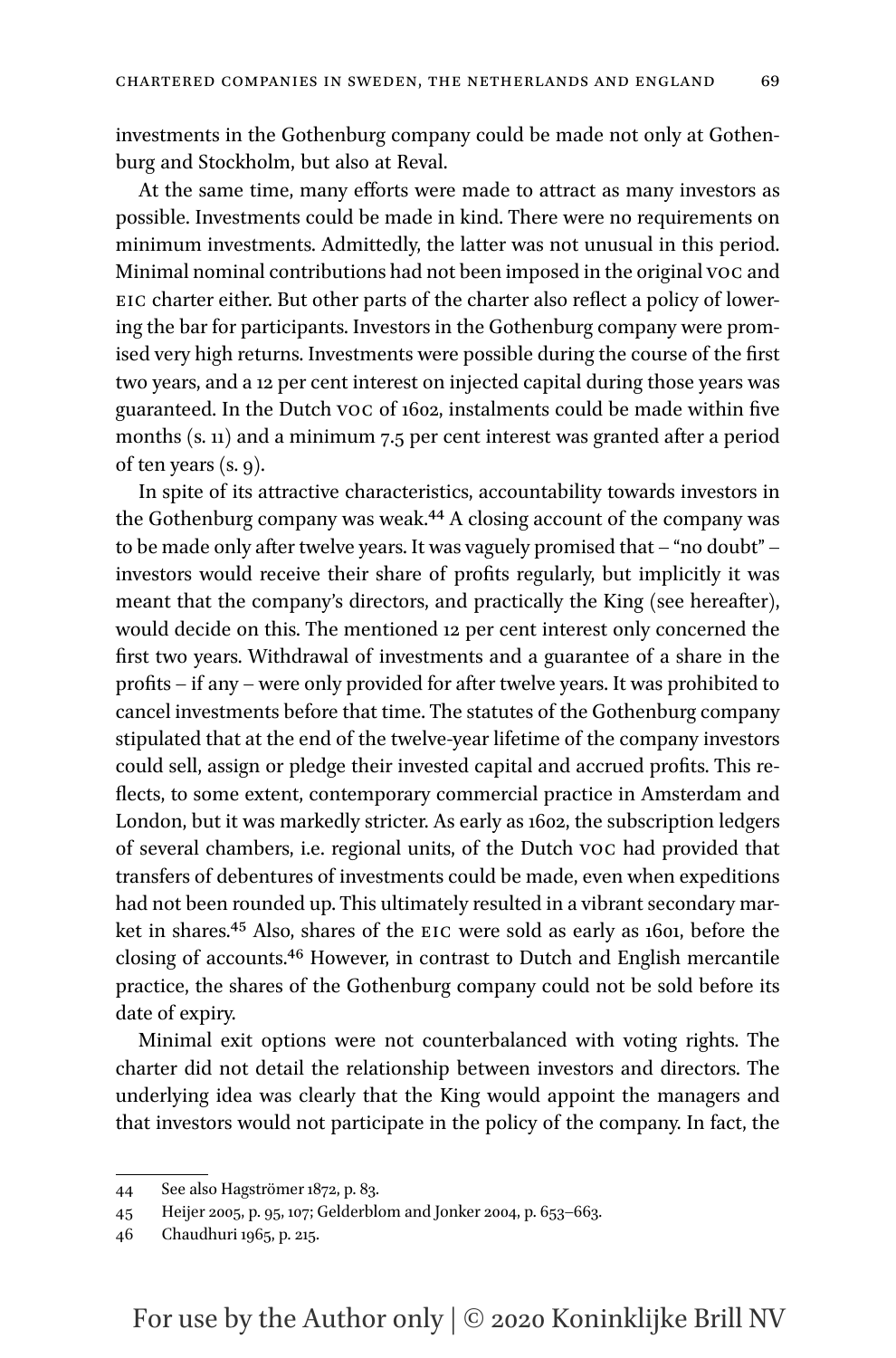Amsterdam merchant Abraham Cabelliau was granted the position of governor by royal decree, which conflated with his post of mayor of Gothenburg.<sup>47</sup> Moreover, provisions regarding a right of audit and the responsibility of directors vis-à-vis investors were lacking. This conforms to the contents of the charter of the Dutch voc around that time. Investors did not control or have a part in the nomination of directors, which were proposed by the chambers. The chambers were units organised by cities or provinces, and their administrators chose directors from among the main investors (s. 26), who were closely linked to the political class.<sup>48</sup> By contrast, in the English EIC, the council of directors, i.e. the Court of Committees, responded to investors before the closing of the accounts of each expedition. Each decision on policy was submitted to the General Court, a gathering of all investors, and this general assembly also appointed directors annually[.49](#page-13-2)

For Sweden, all the above points to unwieldy trade policies and a minimal knowhow in devising structures of companies, in combination with an aim of close supervision by the Swedish sovereign. In terms of corporate governance, the charter of the Gothenburg company followed the charter of the voc closely in some respects, and was not influenced by the English examples very much. As was the case for the Dutch company, it was thought that investors' capital was to be locked in and that the participants had to rely on the board and the royal government.

#### **4 The Stockholm Company (1615) and the Swedish Trading Company (1619): Corporate Governance as Invitation**

The charter and instructions of the 1615 Swedish "Stockholm company" differed fundamentally from the statutes of the – by then collapsed – Gothenburg Company. The Stockholm company was more commercially orientated. The charter granted a monopoly, and it also listed detailed tax cuts (s. 20). Moreover, the exit options for investors were more generous. Participants were granted the right to sell or pledge their shares at any time, even during the tenyear duration of the venture, provided that the directors agreed and no harm would accrue to the company (s. 5). In terms of administration, distinctions were made between general policy and day-to-day business. It was provided

<span id="page-13-0"></span><sup>47</sup> Johnson 1911, p. 45; Wittrock 1919, p. 16. On the synchronicity of the mayorship with the post of governor, see Cronholm 1871, p. 32.

<span id="page-13-1"></span><sup>48</sup> Heijer 2005, p. 110–115.

<span id="page-13-2"></span><sup>49</sup> Chaudhuri 1965, p. 31–33; Gialdroni 2011, p. 274, 281.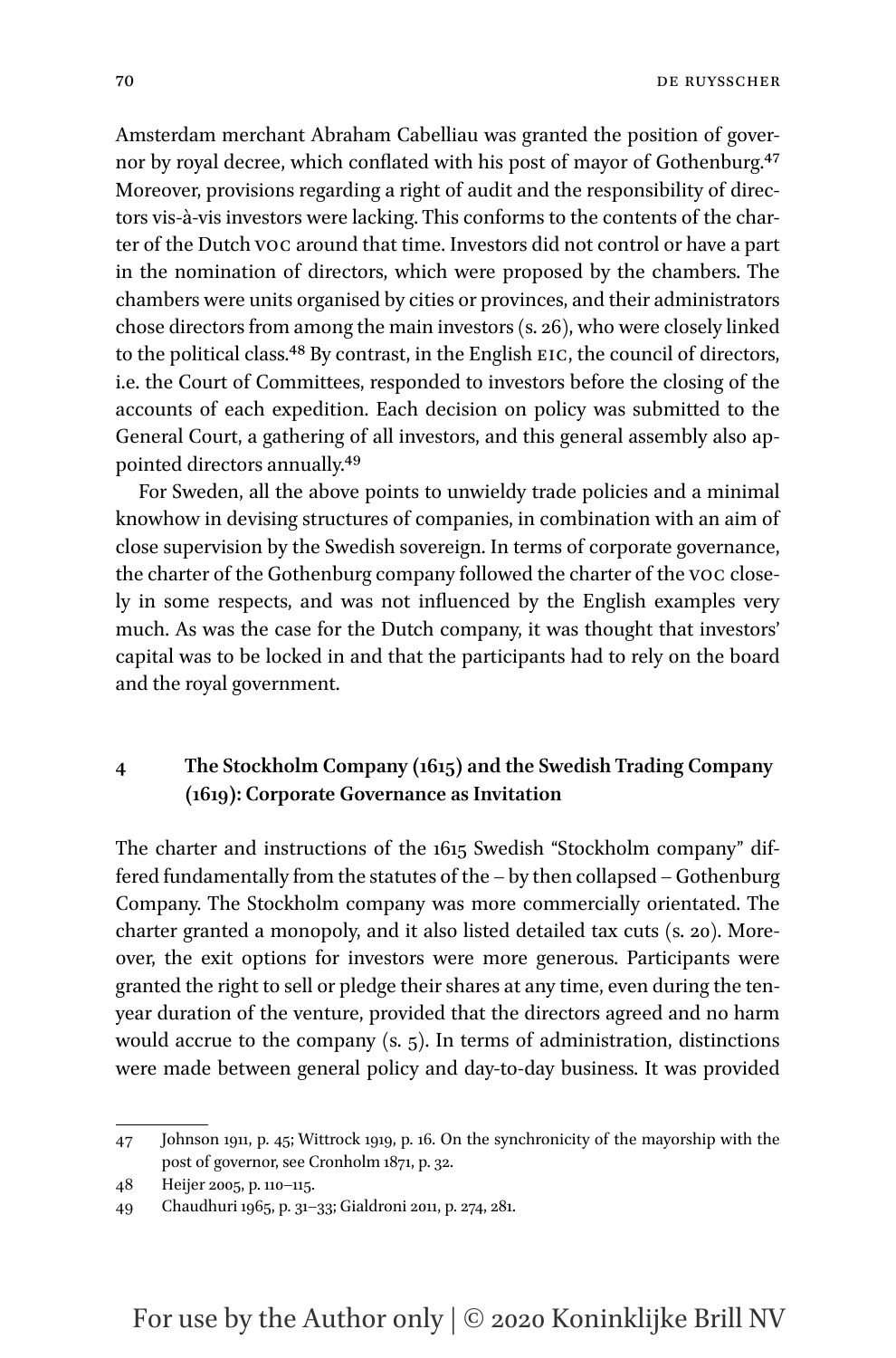that a governor, a number of directors appointed from among Stockholm investors and a secretary would constitute the executive committee of the company, called the *Collegium*. This committee would meet on a daily basis in Stockholm (s. 3 *instruction*). The board of the new company, which was called the General Council ("*General*-*Collegium*"), consisted of the directors of Stockholm and other directors who represented other cities of Sweden. The board decided issues of importance, such as the buying of new products, and whether to demand the renewal of the charter (s. 5 *instruction*). The General Council chose a governor from among the directors and the investors; the *collegium* chose and appointed all directors, even those outside Stockholm. The governor swore an oath to the King, and the directors pledged allegiance to the governor. In spite of the level of detail of the charter, it was not clearly stated how many directors would be appointed (either as members of the General Council or as members of the executive committee), and who was eligible to be given the post of director. Since the governor depended directly from the sovereign, and presided over the *collegium*, it is a fair assumption that this was left to the dis-

#### **4.1** *Dutch Influences Concerning Investors' Rights*

cretion of the royal government.

The charter and instruction of the 1615 Stockholm company resembled the abovementioned Dutch proposal that had been written some time before. For example, both were for ventures of ten years that started on the same date, 1 March 1616. The 1615 charter clearly incorporated ideas taken from the 1615 Dutch draft, which were of Dutch origin. For the first time in a Swedish charter, the act of investing was called "*participere*" (s. 1) and an investor was described as "*participant*" (s. 5), which was the common term for investors in contemporary Dutch company statutes. The debenture that the "*participant*" received upon making an investment was called "*action*" (s. 5), from the Dutch "*actie.*" The latter notion had become common in the Dutch Republic since 1602.<sup>[50](#page-14-0)</sup> Furthermore, the compound organisational structure of the Stockholm company was comparable to the one in the 1615 draft, which had proposed an executive committee as well as a board. However, both the draft and the 1615 charter largely followed the organisational scheme of the voc as well. The voc's board of Seventeen Directors (*Heeren xvii*) consisted of selected

<span id="page-14-0"></span><sup>50</sup> The date of 1606 or 1607 has been proposed in older literature, but does not hold in view of more recent findings. See Heijer 2005, p. 95, footnote 103. For the older view, see Colenbrander 1901, p. 383–387; Van Dillen 1958, p. 32. Critical on the idea that the "*actie*" only covered the dividend, not the share of capital, which was uttered by Lehmann and Colenbrander, is Van Brakel 1908, p. 155–156.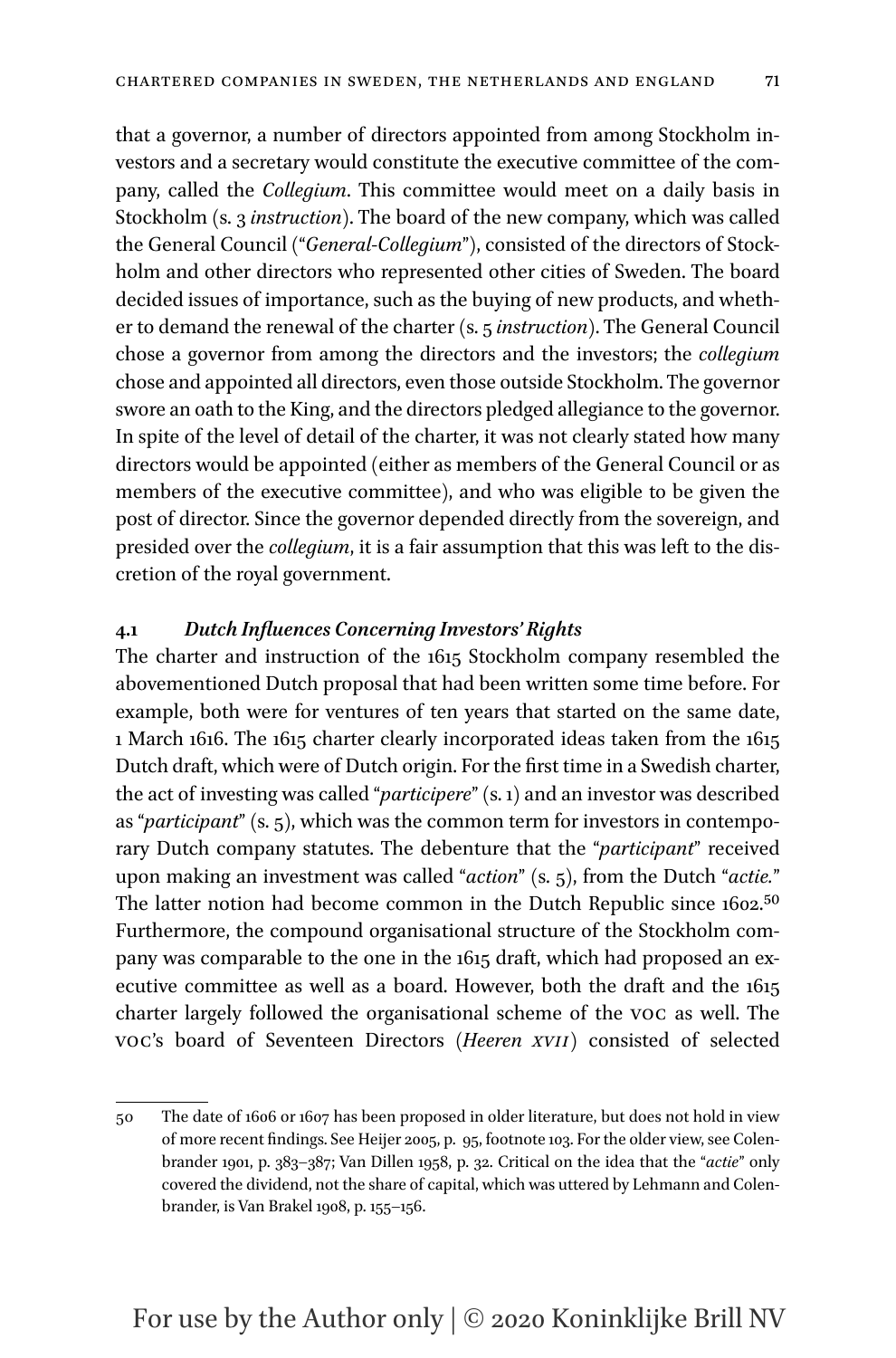directors, and this body decided on the policy of trade and important affairs (s. 2–3), as the General Council of the Stockholm company did. In the voc, cities and provinces selected directors ("*bewindhebbers*") for their chambers from the main investors and these in turn delegated directors to the board (s. 26). The dominant presence of Stockholm directors in the *collegium* is reminiscent of the prominence of Amsterdam *bewindhebbers* in the voc board. Moreover, the idea of an executive committee had been known in the Netherlands as  $w$ ell 51

In some regards, the Stockholm company implemented ideas from Dutch commercial practice that had not always been written into company charters. For example, a distinction was made between active and non-active directors. This was not mentioned in the voc charter or in the drafts for the wic, for example, but it was common in Dutch commercial practice.[52](#page-15-1) Other rules, both in the Dutch draft and in the charter of the Stockholm company, had merely been proposed and discussed, but had not received approval in the Dutch Republic. This was clearest with regard to the right of audit of large investors. According to the 1615 draft, accounts were closed every year and the results were presented to the executive committee. To this end, the executive committee was supplemented with a number of investors (s. 17 draft charter, s. 7 draft *instruction*). According to the charter of 1615, six selected "*partipanter*" were to assist the board in the annual closing of accounts (s. 7 *instruction*). Ideas on a right of audit and participatory powers for main investors in important decisions had been elaborated on in drafts for the Dutch wic since 1606, even be-fore the protests of shareholders in the voc,<sup>[53](#page-15-2)</sup> but it took another seven years

<span id="page-15-0"></span><sup>51</sup> The *collegium* resembled the gatherings of all directors of each chamber of the voc. On the emergence of the executive committee of directors acting as one, see Gelderblom 2013, p. 42.

<span id="page-15-1"></span><sup>52</sup> In the so-called Dutch "Nordic" company ("*Noordsche compagnie*"), which had been granted a monopoly on whaling in 1614, the body of active directors of each chamber was called the "*Magistraet*" (magistracy). The 1617 charter of this company provided that candidate-directors were proposed by the directors, as was the case in the voc, and then selected by the "*Magistraet*," which suggests a distinction between executive committee members and other directors. See 1874, p. 425 (s. 10) (24 Jan. 1617). One of the drafts of the 1602 voc charter also mentions "*gemene bewindhebbers*" of chambers, most probably as opposed to directors who were not members of the steering committee of a chamber. See De opkomst van..., p. 270 (s. 30).

<span id="page-15-2"></span><sup>53</sup> Meijer 1984, p. 55–56 (s. 21). This section provided that directors would appoint some of the main investors ("*hoofdparticipanten*"), who would delegate one or some of them to assist at the annual closing of accounts. The delegate main investors could check partial accounts intermittently as well. They sat with the directors when they discussed "important affairs." These rules had not been proposed during the negotiations leading up to the 1602 voc charter. See also Gelderblom, Jong and Jonker 2011, p. 48–49. The right of assisting at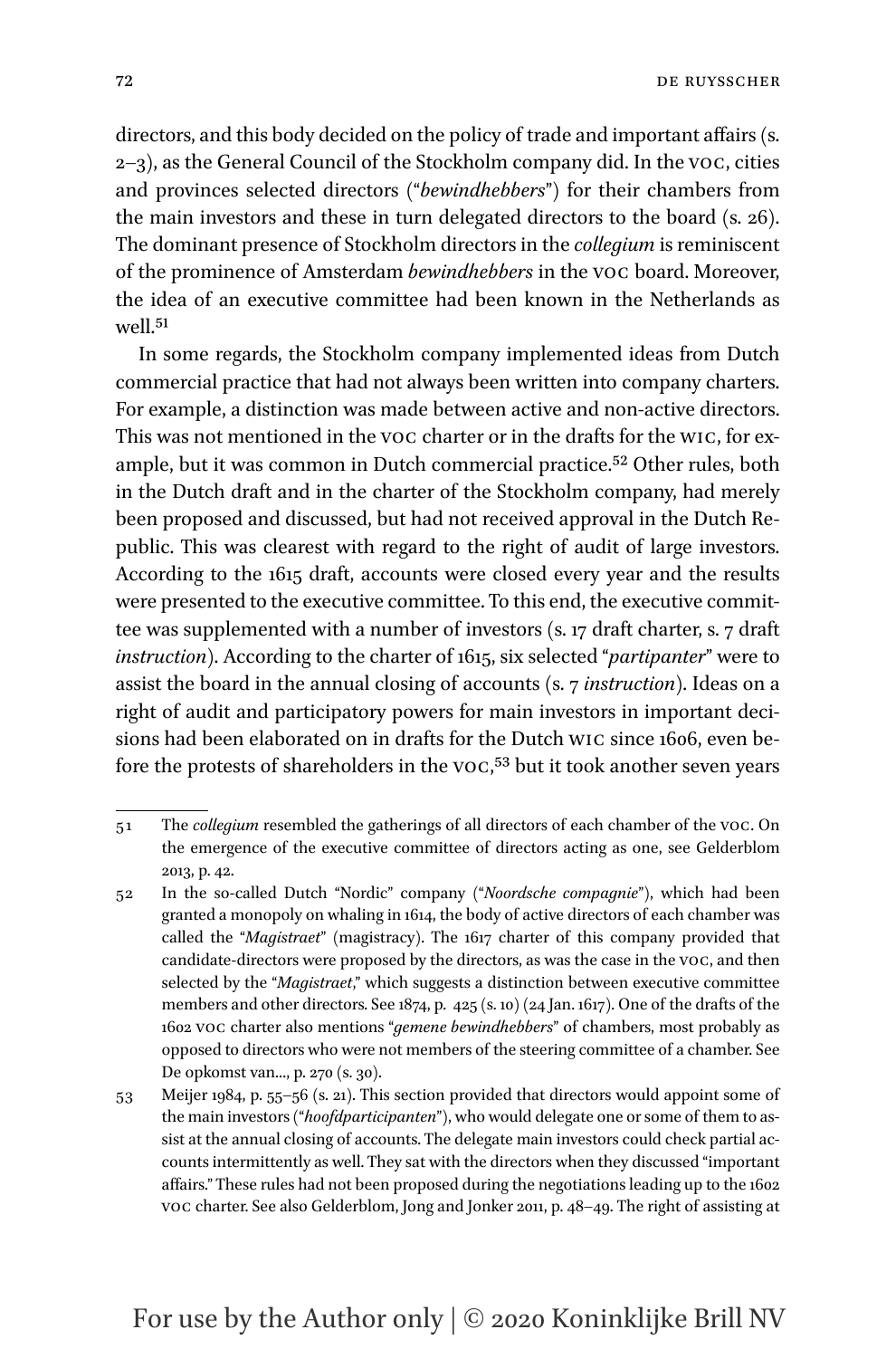after 1615 before they were imposed in the Netherlands. In the English eic, the dissent of shareholders denouncing the secrecy of the Court of Committees dates from 1619. They called for auditors to be chosen among the investors, but they did not succeed.[54](#page-16-0) Overall, dynamics in the Dutch voc and English eic were different. In the latter, merchants were at the steering wheel, and they shielded the business of the company from non-merchants.[55](#page-16-1) By contrast, in the Dutch voc, the shareholders' grievances were mostly of merchants advocating access to the closed circles of *regenten*, to which the directors belonged.

With regard to investor-director relationships, one must be cautious not to be anachronistic. The absence in the 1615 Swedish charter of the right of investors to select directors was not backward. In 1615, rights of shareholders to nominate directors were non-existent in the Dutch Republic as well. The Dutch draft of 1615 provided that directors and not the investors chose and appointed directors. In the 1602 voc charter, it was said that new directors were proposed by existing directors and installed by the political body (provincial estates, city) that had a chamber (s. 25). Admittedly, in the Dutch Republic, before the implementation of the mentioned voc charter and again in 1606 in negotiations on the new wic to come, it was proposed that the major shareholders would elect the directors[.56](#page-16-2) But this was a view that was not widely shared and it met with resistance from above, resulting in its late implementation, well after 1615. For example, in the first wic charter of 1621 the provisions of the voc statutes on the issue were reproduced[.57](#page-16-3) Only in 1622 and 1623 was the election of (some) directors by large shareholders accepted, for both the voc and the new wic (see hereafter, under 4.), but only following long and severe contention amongst the investors.[58](#page-16-4) In the Danish East India Company of 1616, new

the annual closing of accounts did not entail a right to decide on dividends. According to the 1606 proposal, the delegate main investors only controlled their chamber, not the Board of Seventeen Directors.

<span id="page-16-0"></span><sup>54</sup> Chauduri 1965, p. 58–60.

<span id="page-16-1"></span><sup>55</sup> Chauduri 1965, p. 33–38.

<span id="page-16-2"></span><sup>56</sup> Meijer 1984, p. 55 (s. 19); Gelderblom, Jong and Jonker 2011, p. 48–49. In 1601, it had been proposed that both directors and "main and qualified" investors would elect and appoint the directors. See De opkomst van..., 1862, p. 259–260.

<span id="page-16-3"></span><sup>57</sup> Jongh 2014, p. 107–108. Another example is the 1617 charter of the Nordic company, which stated that directors proposed candidates, from among main investors, and that the nomination was done by the magistracy of the chamber. See footnote 52.

<span id="page-16-4"></span><sup>58</sup> About the changes in the charters of 22 December 1622 (voc), 13 February 1623 (wic), 13 March 1623 (voc) and 21 June 1623 (wic), see Jongh 2014, "Shareholder Activists *Avant la Lettre*," p. 74–80; Jongh 2014, p. 83–84; Frentrop 2002, p. 88–105.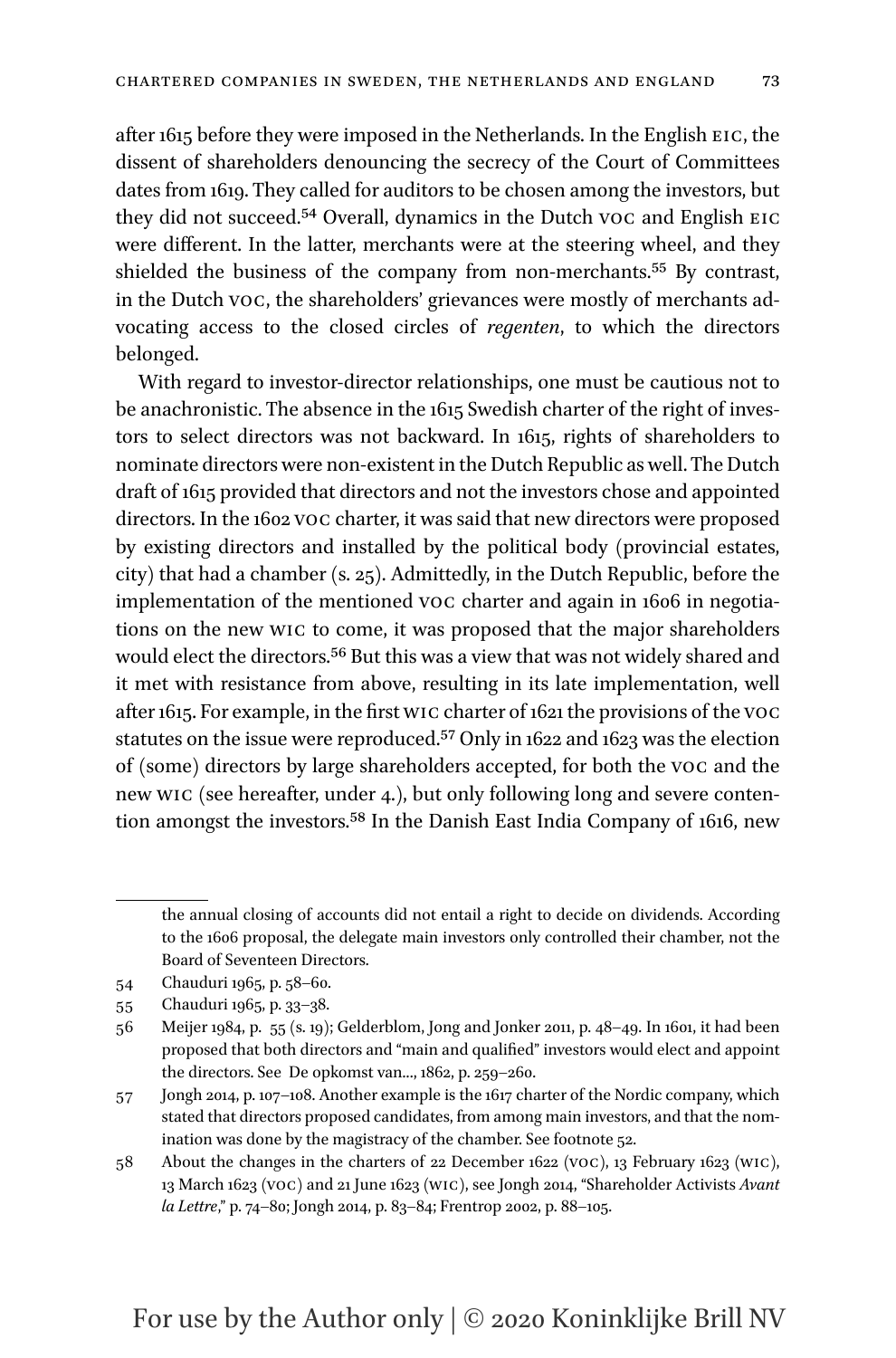directors were proposed by the board of directors, and the ultimate choice was in the hands of the Danish King (s. 6).

In this regard, the 1619 Swedish Trading Company changed the rights of investors slightly. Participants with high stakes formed a council. This council was consulted not only on the annual rendering of accounts, as in the 1615 company, but on also when a director's position had to be filled. When a director had to be replaced, the council of investors, together with the directors and the governor, proposed two candidates, one of which would be selected by the King. The directors presented accounts to the governor and to eight selected investors. The latter were also involved when the board deliberated on "important" issues. Every year, the governor and directors had to summon all investors to Stockholm. They proposed sixteen investors, of whom the King chose eight.[59](#page-17-0)

In the charters of the Swedish Trading Company of 1619, it was also more clearly provided that dividends were to be paid annually.[60](#page-17-1) This was a remarkable innovation, which had much to do with the projected durations of expedi-tions of one year.<sup>[61](#page-17-2)</sup> Even so, it was very new. It would take several decades after 1619 before annual dividends became part of corporate practice throughout Europe[.62](#page-17-3) In this regard, the Swedish government had altered the Dutch proposal[.63](#page-17-4) According to the Dutch draft, at the checking of accounts, a decision was to be taken, by the executive committee and the chosen investors together, on the payment of dividends (s. 17 draft charter). But this provision was absent in the 1615 Swedish charter.

#### **4.2** *The Liability of Directors: Sweden ahead of the Dutch*

In another respect, the 1615 Stockholm Company was a testing ground for ideas that were imposed in the Netherlands only later. In the voc, the liability of directors was related to a complex system of checking and turning over of company-related debts. The company was considered an overarching structure, and the practical implementation of trade decisions was to be done by the chambers. As a result, each chamber had personnel, ships and a shipyard;

<span id="page-17-0"></span><sup>59</sup> SwTC 1619, 709; SwTC 1619/2, 720, and 730–731; SwTC 1620, s. 5 and s. 40; SwTC 1622, s. 3, s. 5, s. 38. See also Lehmann 1895, p. 59.

<span id="page-17-1"></span><sup>60</sup> SwTC 1619, 709–710.

<span id="page-17-2"></span><sup>61</sup> SwTC 1619/2, 719.

<span id="page-17-3"></span><sup>62</sup> Lehmann 1895, p. 70–73.

<span id="page-17-4"></span><sup>63</sup> See, on the correcting notes made by councillor Axel Oxenstierna in the margins of the Dutch proposal: Wittrock 1919, p. 14–15.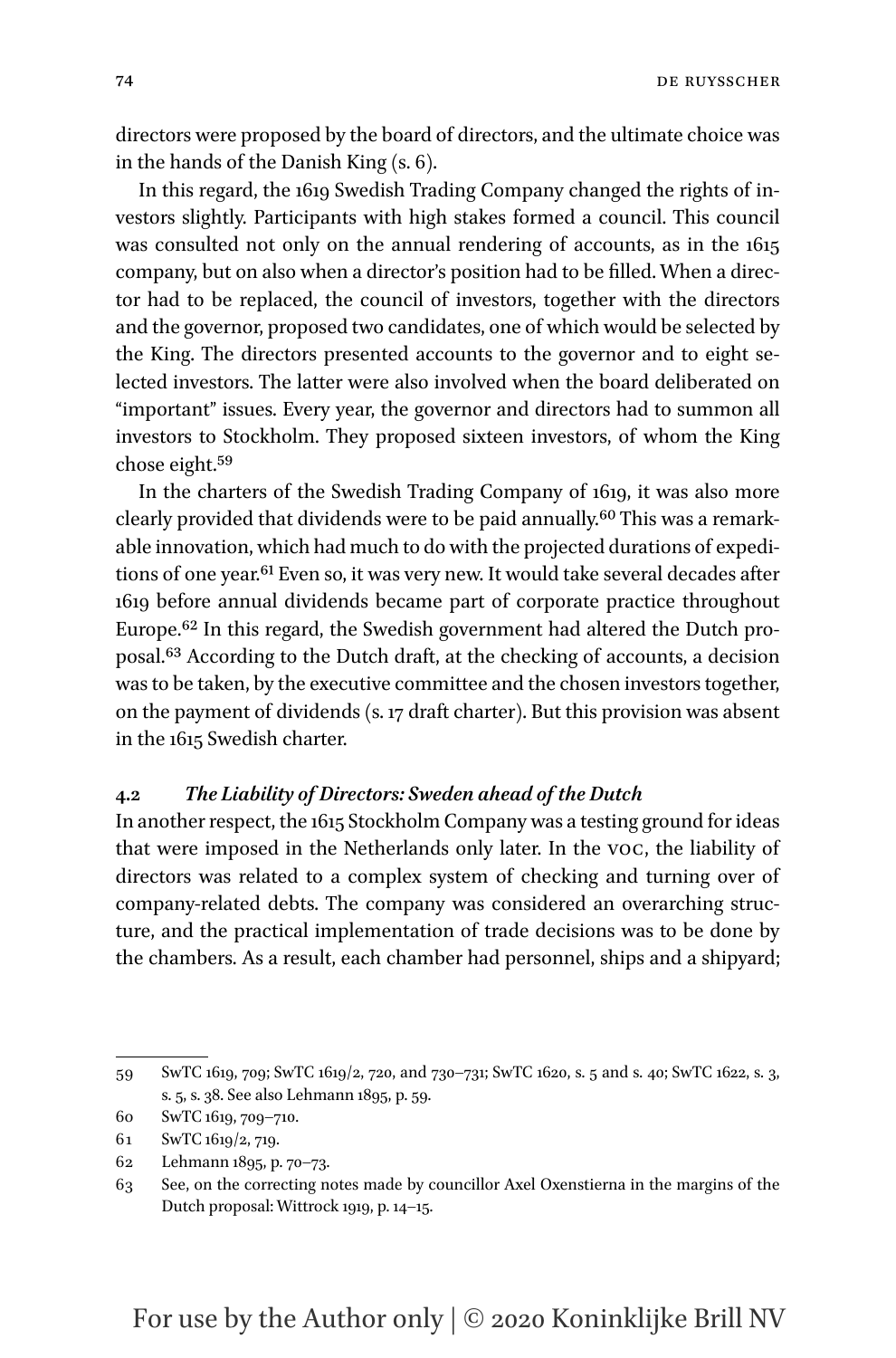merchandise imported from overseas was sold by the chambers.<sup>64</sup> In terms of capability to engage in contracts, the chambers of the voc and wic did not have legal personhood. Chambers were not considered as *corpora* that were liable for debts, and neither were the chartered companies as such. Instead, liability for debts was centred on the directors. In the voc and wic, the *bewindhebbers* of the different chambers were held to execute the contracts that they had signed, even if these contracts were nominally linked to their chamber[.65](#page-18-1) The first contacts when enforcing company-related debt were the directors, or their cashiers. Directors of a chamber were liable, jointly and severally, for debts signed by their colleagues if they concerned company-related matters[.66](#page-18-2) As a result, even personal effects could respond for these debts. After the debts had been paid by one of the directors, they were checked and if considered legitimate taken over by the chamber. The same happened in the relation between the chamber and the company[.67](#page-18-3) The final control was annual, even though accounts of equipment made by each chamber had to be sent over to other chambers before that, i.e. three months after the departure of ships (s. 14). The Board of Seventeen Directors issued directives on the equipment of ships and other matters, which were further detailed in the meeting of directors within each chamber. As a result, the practical relevance of the system of turnover of debt depended on the level of detail of these instructions. If the orders were precise, and precisely executed, then there was no question that the debts were inscribed in the final accounts of the company.

In the first years of the voc, the Board usually made broad directives.[68](#page-18-4) This provided considerable leeway for chambers and their directors, but with it went the danger of debts being bounced afterwards, partially or entirely.

<span id="page-18-0"></span><sup>64</sup> Heijer 2005, *De geoctroieerde compagnie*, p. 129–139; Van Brakel 1908, *De Hollandsche handelscompagnieën*, p. 76; Van der Heijden 1908, p. 56.

<span id="page-18-1"></span><sup>65</sup> Sometimes the debts of the "*comptoir*" of the chamber were mentioned (s. 16), but from other sections of the voc charter it is clear that directors were debtors for the debts that had been made on behalf of the chamber (s. 30-33).

<span id="page-18-2"></span><sup>66</sup> In seventeenth-century Dutch doctrine, a distinction was drawn between the coownership of ships, for which limited liability for investors applied, and mercantile companies, including the chartered ones, in which directors were jointly and severally liable. Associates were sometimes put on the same level as co-owners of ships, and then their liability was occasionally defined as *pro parte*. However, this seems not to have been done with regard to the "*bewindhebbers*" in the voc, who were shareholders as well. See Asser 1983; Punt 2010, p. 108–110; Van der Heijden 1908, p. 50–56.

<span id="page-18-3"></span><sup>67</sup> This view is only partially acknowledged in literature. According to Van Brakel, the chambers were administrative units. Any debt made by the directors was the chamber's (Van Brakel contends that directors were not liable for company-related debts), and all debts of the chambers were the company's. See Van Brakel 1908, p. 76–77.

<span id="page-18-4"></span><sup>68</sup> Heijer 2005, p. 76.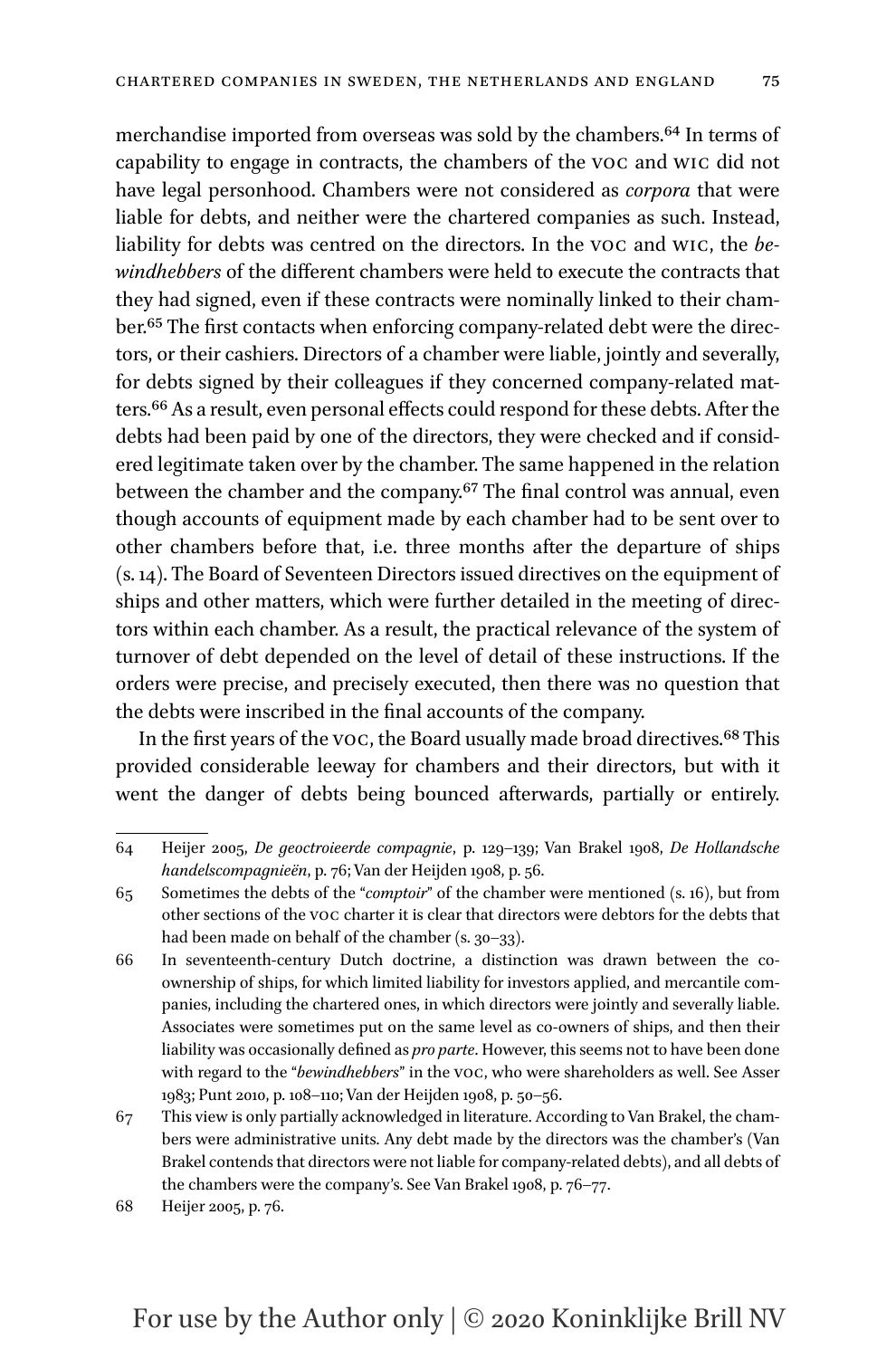Moreover, since until 1612 the voc's capital was not permanent, and the closing of accounts was not regular, the relative freedom of directors in engaging in debt was particularly tricky. Stock and gains could be floated from one expedition to the next, but sometimes pressure from investors mounted and dividends had to be distributed, irrespective of the financial situation of the company at a given moment.[69](#page-19-0)

The director's liability instead of the liability of chambers or of the company was a strange construct. It related to a haphazard floating of capital. Investments were made through a chamber. They were nonetheless considered investments in the company, and the Board of Seventeen Directors decided the amount of dividends granted and they were the same for all chambers[.70](#page-19-1) Dividends were determined by the Board, following the drawing-up of an integrated account of contributed capital, costs and profit of all chambers.<sup>71</sup> However, the chambers administered the capital that was formed by the investments that they had received. Again, this administration rested on the liability of the chamber's directors. The 1602 voc charter provided that when a director came to a "state" that prevented the due payment of debts, or which caused damages, this was to be compensated with the capital of his chamber, not by the company (s. 32). It was added that the investment made by the director, which was a minimum of 1,000 *livres* Fl. (s. 28), was by priority used for this purpose. Directors were responsible for the cashiers that they hired (s. 33). These sections most probably indicate that any default on a contract signed by a director, for whatever reason (e.g. negligence, absence, maybe also bankruptcy), was considered the director's responsibility. Therefore, the capital of each director, and even his personal assets, was collateral for his debts, and the capital of the director's chamber constituted a supplementary collateral for the debts that were made through that chamber, that is by its directors.

However, this liability of directors was restricted from the start. In the business ventures ("*voorcompagnieën*") that preceded the voc, it had sometimes been provided that directors could not be addressed for dividends or reimbursements of capital during the venture, but that this had to be done before

<span id="page-19-0"></span><sup>69</sup> Gelderblom, Jong and Jonker 2013, p. 1059–1064.

<span id="page-19-1"></span><sup>70</sup> Van Brakel 1908, p. 71. This was the policy in 1610. However, the 1602 charter mentions a dividend of 7.5 per cent "or more, for as much as what was promised" (s. 9). This may reflect remnants of an earlier – never applied – view that dividends were to be decided by the chambers, even though they could not ignore the imposed minimum dividend.

<span id="page-19-2"></span><sup>71</sup> Gepken-Jager 2005, p. 75; Van Brakel 1908, p. 76–79. It was common that the chamber of Amsterdam advanced payments and recovered them from the chambers for which they had been made, at this rendering of accounts. See De Heer 1929, p. 58–59.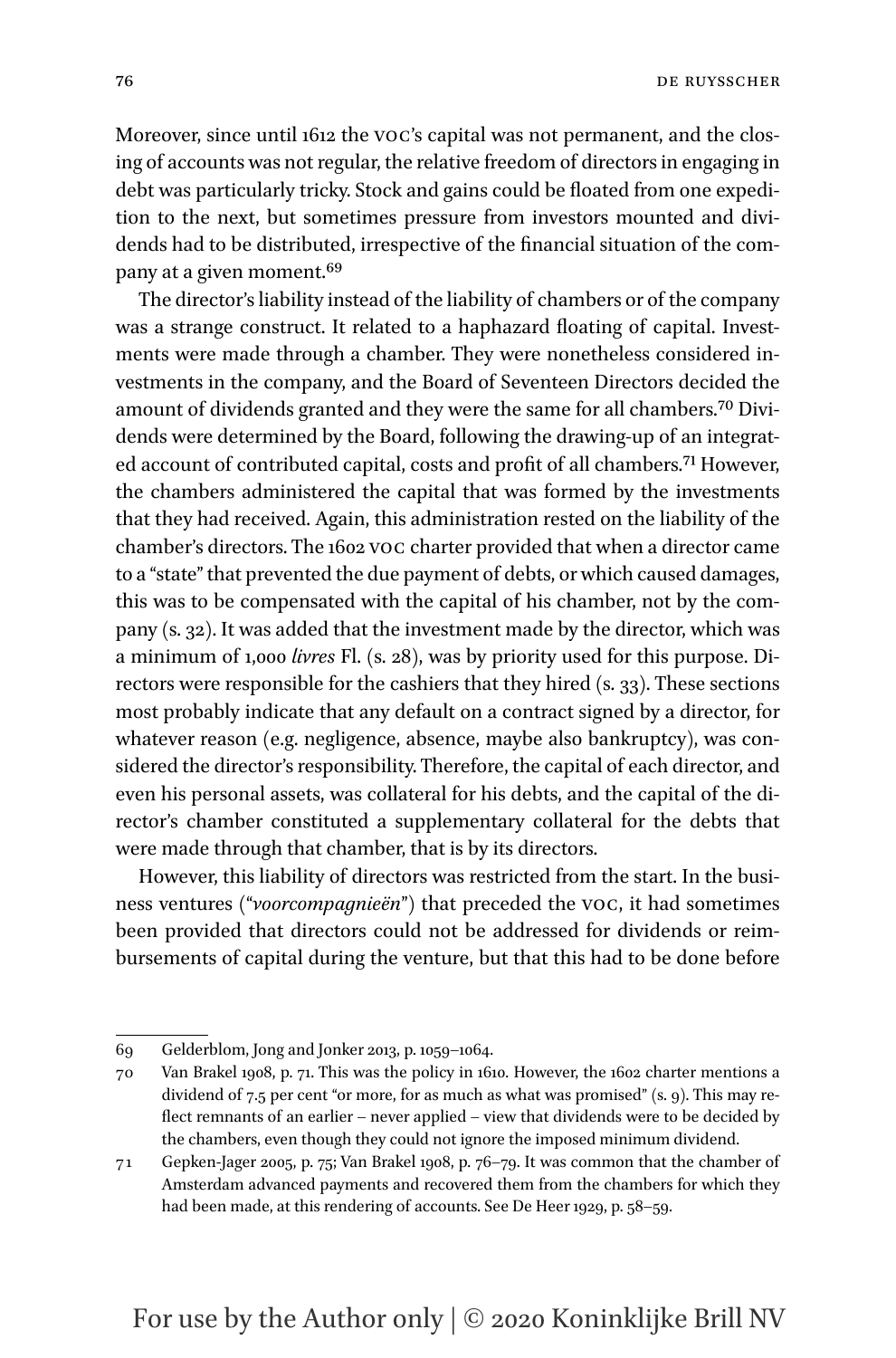the board of the company at the end of the expedition[.72](#page-20-0) This rule was closely related to a general prohibition of withdrawal for the duration of the company, but it also purported to ensure continuity of the business: the assets of the venture were shielded from attachment. In the later years of the sixteenth century, another provision emerged that restricted the procedural means of creditors addressing directors for debts. This rule was of larger scope: it did not only entail the rendering of account by investors, but also related to debts such as loans and wages. In one of the proposals made for the voc charter, it was said that persons and merchandise on board ships could not be apprehended or attached for debts (of wages or other), but that payment was only done on arrival and by the directors, potentially following proceedings of arrest or attachment.[73](#page-20-1)

According to the ultimate 1602 voc charter and the 1621 wic charter, directors could not be arrested or attached on their belongings for holding them accountable for their administration or for the payment of wages. Instead, creditors had to start ordinary proceedings in court (s. 42). This section has often been misinterpreted, in the sense of it providing that directors should not be personally liable towards creditors for company-related debts. Many authors have generally read this meaning into the text – implicitly following the example of nineteenth-century directors in corporations.<sup>74</sup> In fact, it seems

<span id="page-20-0"></span><sup>72</sup> "De opkomst van...", 1862, p. 24; Gelderblom, Jong and Jonker 2011, p. 42; Van Dillen 1958, p. 22, footnote 3.

<span id="page-20-1"></span><sup>73</sup> "De opkomst...", 1, 277 (s.12).

<span id="page-20-2"></span><sup>74</sup> Gepken-Jager 2005, p. 65–66; Van Brakel 1908, p.123; Van Dillen 1958, p. 27: "Nieuwe gegevens" p. 352. See by contrast Heckscher 1994, p. 1, 368; Van der Heijden 1908, p. 56; Zeijlemaker 1945, p. 587. Van der Heijden suggests that proceedings were possible against directors in their role of director. It is not clear whether he considers that attachment of company-related assets found with the director was possible. The prohibition would then merely concern arrest and attachment of personal effects. This interpretation seems too far-fetched; arrest of company-related assets would have hampered the business of the chamber, and it seems that the protection of such assets was one of the motives of this provision. Moreover, it was stressed that ordinary proceedings – in contrast to arrest or attachment proceedings – had to be started. Zeijlemaker proffers – in my opinion – the right interpretation. Most of the authors mentioned have linked their views regarding s. 42 to a presumed liability of the company. This interpretation was *inter alia* based on an opinion by van Zurck in his *Codex Batavicus*. See Van Brakel 1908, p. 56, footnote 4, who however misinterprets Van Zurck's statement. Van Zurck stated that proceedings had to be started against the company, and not against the *bewindhebbers*. But this opinion dates only from 1727. See Eduard van Zurck, *Codex Batavus waer in het algemeen kerk-publyk en burgerlyk recht van Hollant, Zeelant, en het Ressort der Generaliteit kortelyk is begrepen …* p. 616–617. The statement is not present in earlier editions of this work.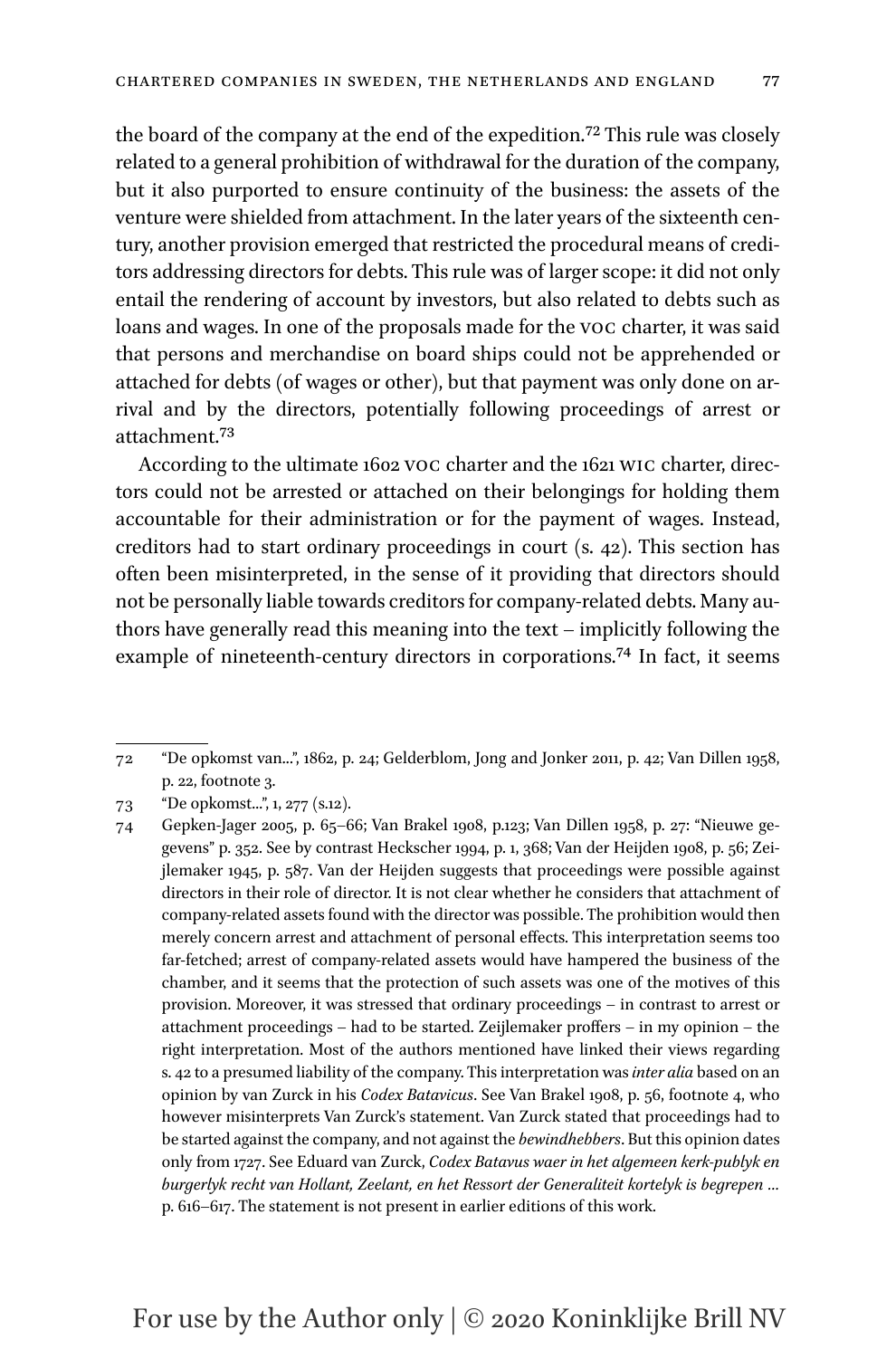that in the early seventeenth century, together with their share of capital, the personal assets of directors were considered a pledge for the debts they signed, or the damages that they incurred. It is likely that this was also the case when assets were found with the director that concerned the company, even to the extent that no distinction was made between personal and company-related effects[.75](#page-21-0) The latter was not unusual for "office-holders": profits as well as debts made were personal, and personal and even office-related properties were not shielded in any way, even though they held an office for a political body. The aforementioned s. 42 of the voc charter was copied into the wic charter, and it had not been changed in the proposals that preceded this charter[.76](#page-21-1)

By contrast, the 1615 Dutch proposal for the Stockholm company described the protection of directors in much broader terms. No directors could be apprehended, nor even addressed in an ordinary lawsuit, for company-related debts, which were defined in the broadest sense, and neither by investors nor others. Any suit on company-related debt had to be brought before the *collegium*, and in appeal before the Crown's court (s. 10). This provision was copied into the charters of the Stockholm and Swedish Trading Company. The innovative features of this rule are remarkable. For the first time, a strict distinction was being made between personal and company-related debts with regard to the liability of directors. The latter were reduced to the status of administrators, and any debt relating to the company was considered as a debt of the company. In the Netherlands, around the same time, in 1617, the Board of Seventeen Directors limited the leeway of chambers and their directors to engage in loans without their approval,<sup>[77](#page-21-2)</sup> even though the complicated turnover system for debt remained. The partial, rather haphazard protection of directors was kept, and was never formulated in the same broad terms as in Sweden. In the Dutch Republic, directors remained jointly and severally liable for company-related debts, even with their own properties, even though neither their belongings nor the company's assets could be confiscated.

<span id="page-21-0"></span><sup>75</sup> This was congruent with academic approaches on the joint and several liability of associates, which was commonly linked to the *actio institoria* or *exercitoria* of Roman law. See the example of a 1604 claim against all directors of the chamber of Zeeland (mentioned in de Jonghe, *Tussen* societas *en* universitas, 69), the examples of bonds signed by directors for company purposes but pledging their person and goods, and a 1611 threat to imprison the directors of the Zeeland chamber for company-related debts, in See the entire book Gelderblom, Jong and Jonker 2013; Gelderblom, Jong and Jonker 2011, p. 43.

<span id="page-21-1"></span><sup>76</sup> Meijer 1984, p. 59 (s. 41); Rees 1868, p. 2, 394–395 (s. 25).

<span id="page-21-2"></span><sup>77</sup> In 1617, the Seventeen Directors prohibited loans without prior consent. Gelderblom, Jong and Jonker 2013; Van Brakel 1908, p. 78 dates this decision 1607.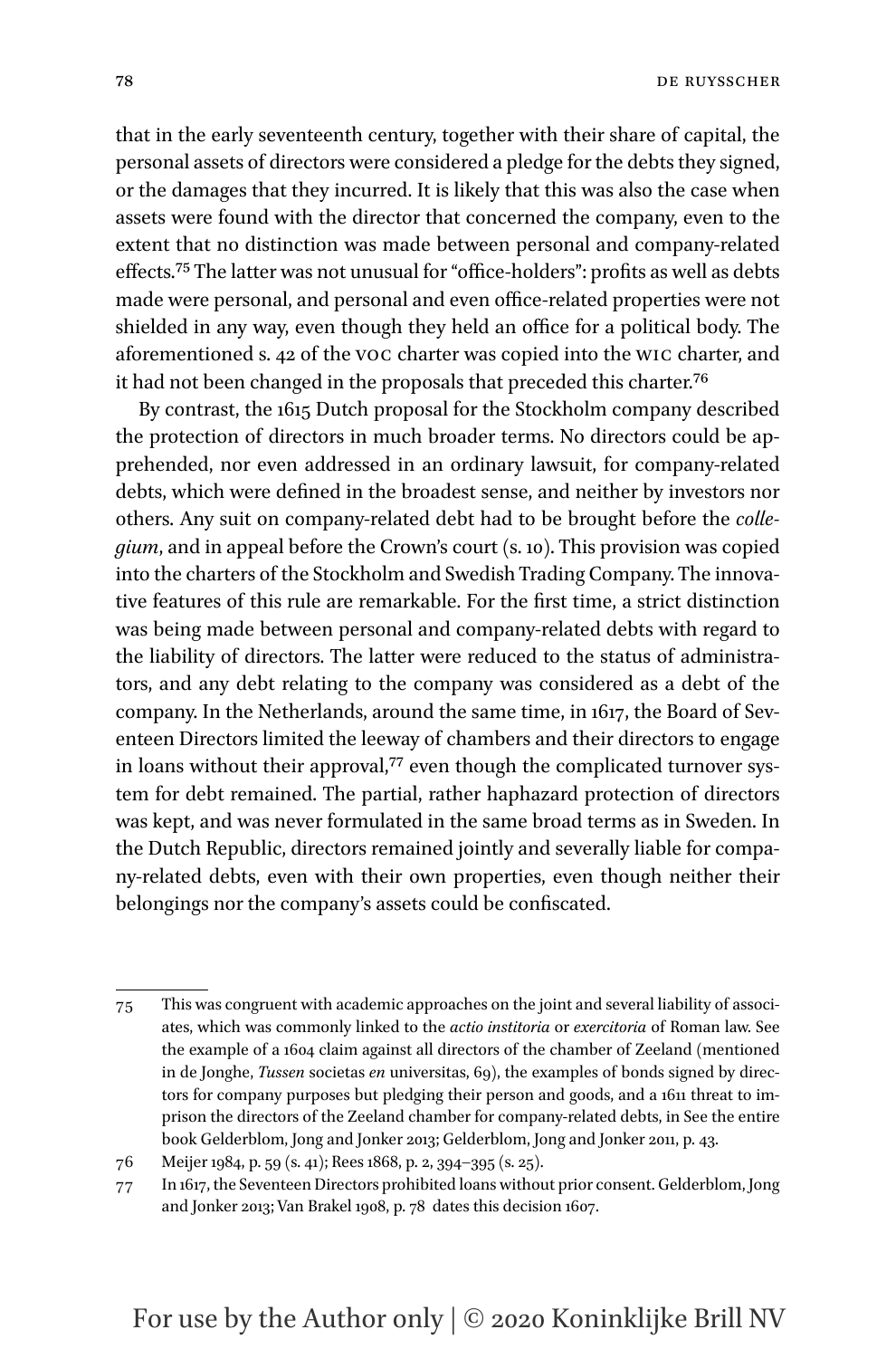#### **4.3** *A Combined English-Dutch Influence*

A non-Dutch element in the 1615 draft, in the 1615 Stockholm company charter and in the 1619 Swedish Trading Company, was the governor. This concept went back to the 1607 Gothenburg company, and had most probably been inspired by English examples[.78](#page-22-0) The Swedish notion of "director," as well, is English rather than Dutch: Dutch charters typically mentioned "*bewindhebbers.*["79](#page-22-1) Dutch chartered and non-regulated companies did not generally have a ceo-like figure such as the governor in the 1615 Stockholm company, even though for the voc a governor-general oversaw the administration of territories abroad.

This brings up the point of parallel English influence in Dutch and Swedish chartered companies. There are some examples of this, such as the 1615 Dutch draft providing for four directors to be responsible for mercantile transactions and two for the equipment of ships (s. 17–18 draft instruction). This reflects the English practice of specialising committees of directors. This had been in use in some of the Dutch *voorcompagnieën* that eventually merged into the voc, and it was applied in the voc chamber of Amsterdam as well.<sup>80</sup> Moreover, in the Dutch draft of 1615 (not in the official charter) the meetings of the executive committee were called "ordinary" and "extraordinary" assemblies (s. 8 draft charter). This terminology was rare in the Dutch Republic, whether in drafts, published statutes or in mercantile practice. These notions most probably hint at English influence. In the English EIC, meetings of directors were fixed; when they were unplanned and urgent, they were "extraordinary.["81](#page-22-3) A similar point concerns the election of directors by investors, which was a feature of English chartered joint-stock companies, in particular the eic. It is probable that the eic also served as an example for proposals in this vein,

<span id="page-22-0"></span><sup>78</sup> The notion of "Governor," as leading director, was already established in the fifteenth- and sixteenth-century companies of Merchant Adventurers. See Lingelbach 1902, xxiii–xxvi. It became common after 1600. See Scott 1912, p. 150–151.

<span id="page-22-1"></span><sup>79</sup> It is noteworthy that the term "director" first appeared in an English charter in 1618. However, it was used in practice before that time. See Scott 1912, p. 151.

<span id="page-22-2"></span><sup>80</sup> The Amsterdam "*Oude Compagnie*" (1597) had four committees, which were for the recruitment of personnel, for equipment, for the buying of victuals and for the buying of merchandise. See Heijer 2005, *De geoctroieerde compagnie*, p. 28; Van Brakel 1908, *De Hollandsche handelscompagnieën*, p. 100. On the 24 committees in the eic, each of which was led by one director, see Gialdroni 2011, p. 279–283. It seems that in the EIC, committees acted more on delegation than in the "*Oude Compagnie*," in which each committee was said to have "full powers." See Heijer 2005, *De geoctroieerde compagnie*, p. 28. For the committees depending from the chamber of Amsterdam, see Heijer 2005, *De geoctroieerde compagnie*, p. 130–131.

<span id="page-22-3"></span><sup>81</sup> See some mentions of "extraordinary courts," in the years 1622–1624, in Scott 1912, p. 2, 274, 277, 285.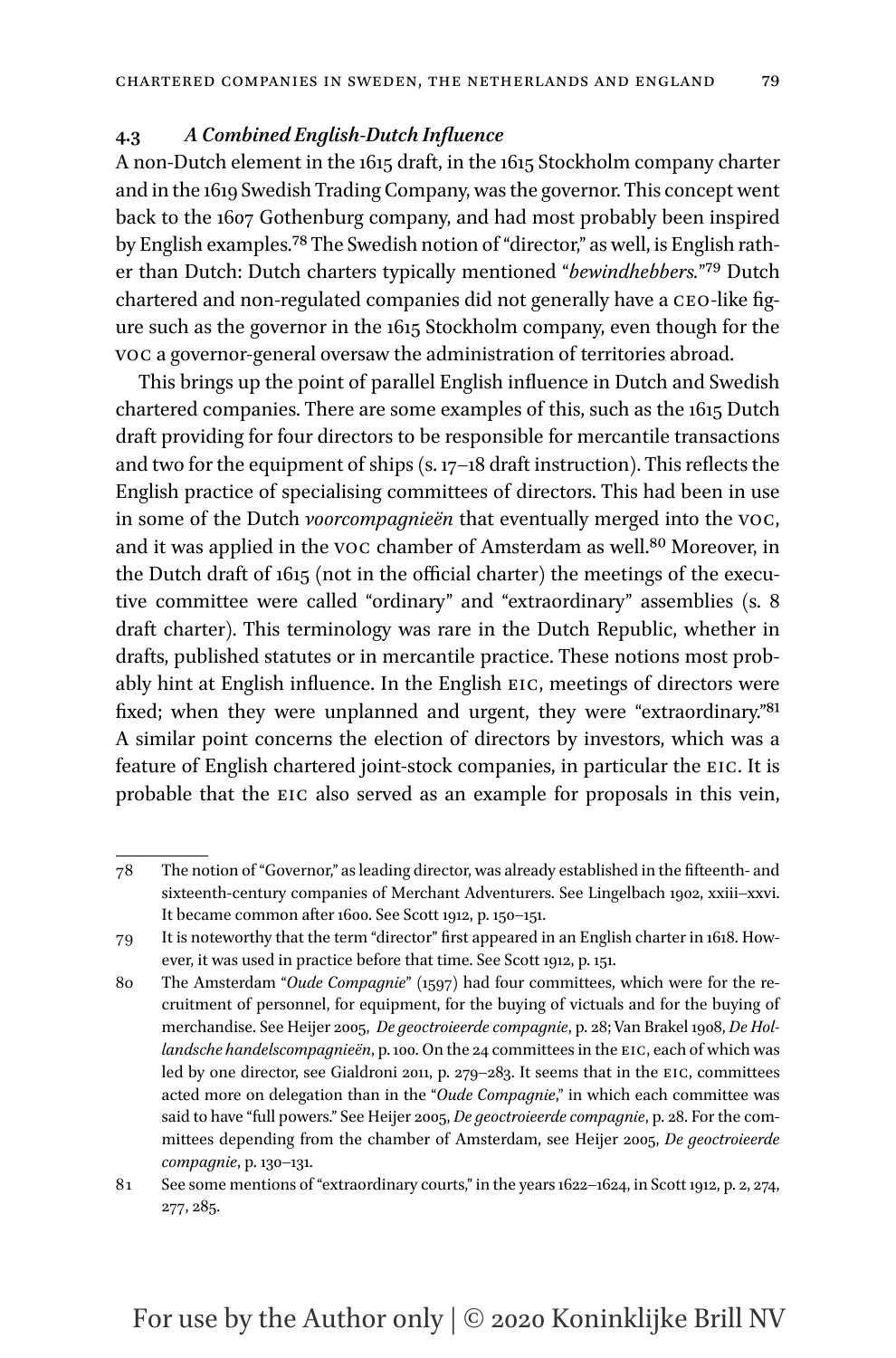80 DE RUYSSCHER

which had been made in the Netherlands since the early years of the seventeenth century.

As a result, all the mentioned examples provide a caveat: an exclusively Dutch "style," even in the contents of Dutch-language projects of Swedish companies, was not present. Dutch influence often brought with it English views that had trickled into the United Provinces some time before. Furthermore, Sweden imported Dutch ideas, but the Swedish administrations also filtered and recalibrated them.

#### **5 Usselinckx's Contributions to Swedish Chartered Companies**

Willem Usselinckx contributed variously to Swedish and Dutch charters of companies. His attempts to set up religiously inspired colonies and impose a separation of politics from trade within chartered companies in the Netherlands failed, but he brought these views to Sweden. However, there again they were only partially implemented. But some of Usselinckx' ideas gained more ground. Among them were the further generalisation of shareholders' voting rights and guaranteed director positions for large investors. However, in considering the previous developments in Sweden, the role played by Usselinckx in the "modernisation" of Swedish companies has been over-stated. Usselinckx mostly built on what had been done before.

In some respects, Usselinckx was somewhat out-dated. For example, he imported chambers into Swedish chartered companies. Even though the 1607, 1615 and 1619 Swedish charters had already envisaged participation by more than one city, in Dutch chartered companies the structure of chambers, which were attached to city or provincial governments, had become less relevant by the middle of the 1620s. In the voc, and also in the wic, a central board monitored a fixed capital, which was decentralised only with regard to practical issues. The chambers in these Dutch companies merely laid out the policy that had been decided in detail by the board. Yet Usselinckx did not abolish the structure of chambers.

The statutes for the new Dutch wic of 1621 contained one of the few of Usselinckx's ideas that had been accepted, which was that each investor, or group of investors, who put in 100,000 guilders, was granted the right to establish a chamber (s. 11). In 1621, this was novel, since the forming of a chamber had never before been linked to the amount of investment, which for the voc had been due to the merger of existing city-companies at its foundation. In the Swedish South Company, Usselinckx introduced a rule similar to the one that was applied in the wic. Cities or regions with expertise in maritime trade that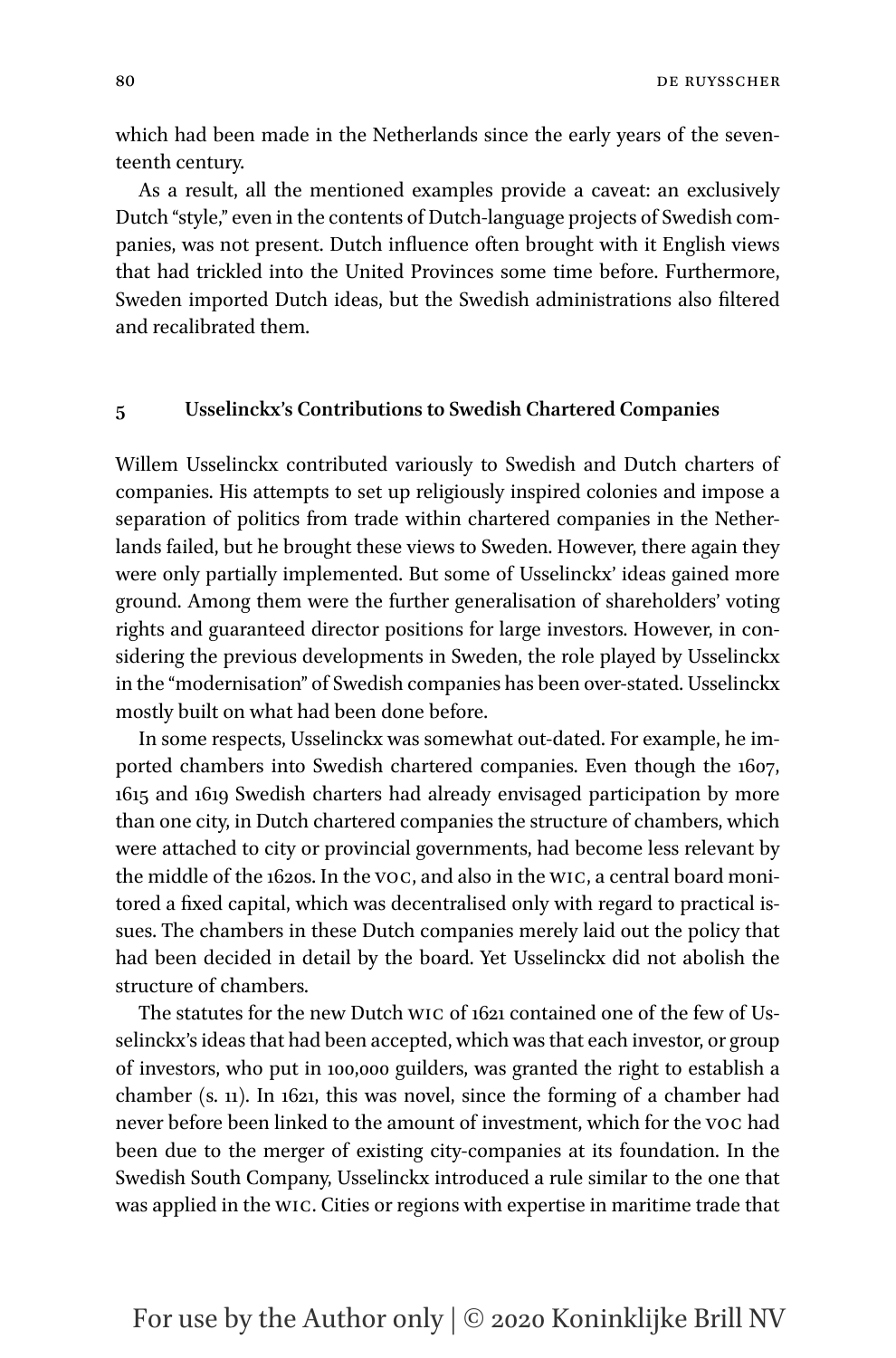invested 300,000 *thaler* were granted a chamber of their own (s. 16). The board of the South Company was assembled accordingly. The board was to consist of twelve directors. Each chamber was to appoint directors according to their share in the company's capital (s. 23). There were as many directors per chamber as there were shares of 100,000 *thaler*. When an investor made an instalment of 100,000 *thaler* by himself, or when investments were bundled in order to reach this threshold, the investors were given two directors of their own (s. 5). This latter direct representation was absent in the 1621 wic, even though Usselinckx had proposed it in the Netherlands in 1619[.82](#page-24-0)

The fact that chambers were introduced in Swedish companies has been labelled as unpractical and alien to Swedish tradition,<sup>83</sup> but in fact, in so doing Usselinckx conformed his plans to the royal policy of stimulating trade through the cities in Sweden. What was more stubborn than the organisation in chambers was the fact that chambers were created according to the level of investment, which did not account for the expertise that was required for equipping ships. In addition, the amounts required were very high, and in practice no additional chambers were created[.84](#page-24-2) Moreover, the integration of chambers' finances, which in the Netherlands had been accomplished by 1617, was ignored. Usselinckx continued to provide that damages caused by directors, who were responsible for signing contracts, were not to be borne by the company, but only by the director, and – in subsidiary order – by the chamber from which he depended (s. 13).

Usselinckx expanded shareholders' rights. As had been done in the Stockholm Company, chief investors could check the accounts of the company. This was expanded in the charter of the Swedish Trading Company. However, between 1619 and 1624, provisions in Swedish charters became more vague. A second statute of the Swedish Trading Company of 1619 provided that some "qualified" shareholders were given a right of audit at the annual closing of accounts[.85](#page-24-3) The charter of 1622 stated that only two chief investors would assist at the annual rendering of accounts, but it did not specify how they were to be selected and appointed.<sup>86</sup> However, Usselinckx' project of November 1624 reinjected ideas regarding participatory governance into Sweden's trade policy. It provided that every year, each investor with a share of minimum 1,000 *thaler* was entitled to be informed as to profits and losses (s. 3). This went much

<span id="page-24-0"></span><sup>82</sup> Rees 1868, p. 2, 390–391 (s. 10). This had not been proposed in 1606. See Meijer 1984, "Liefhebbers des vaderlands" p. 54–56.

<span id="page-24-1"></span><sup>83</sup> Heckscher 1994, p. 1, 371.

<span id="page-24-2"></span><sup>84</sup> Roberts 1958, p. 2, 126.

<span id="page-24-3"></span><sup>85</sup> SwTC 1619/2, 720, and 730–731.

<span id="page-24-4"></span><sup>86</sup> SwTC 1622, s. 5 and s. 38.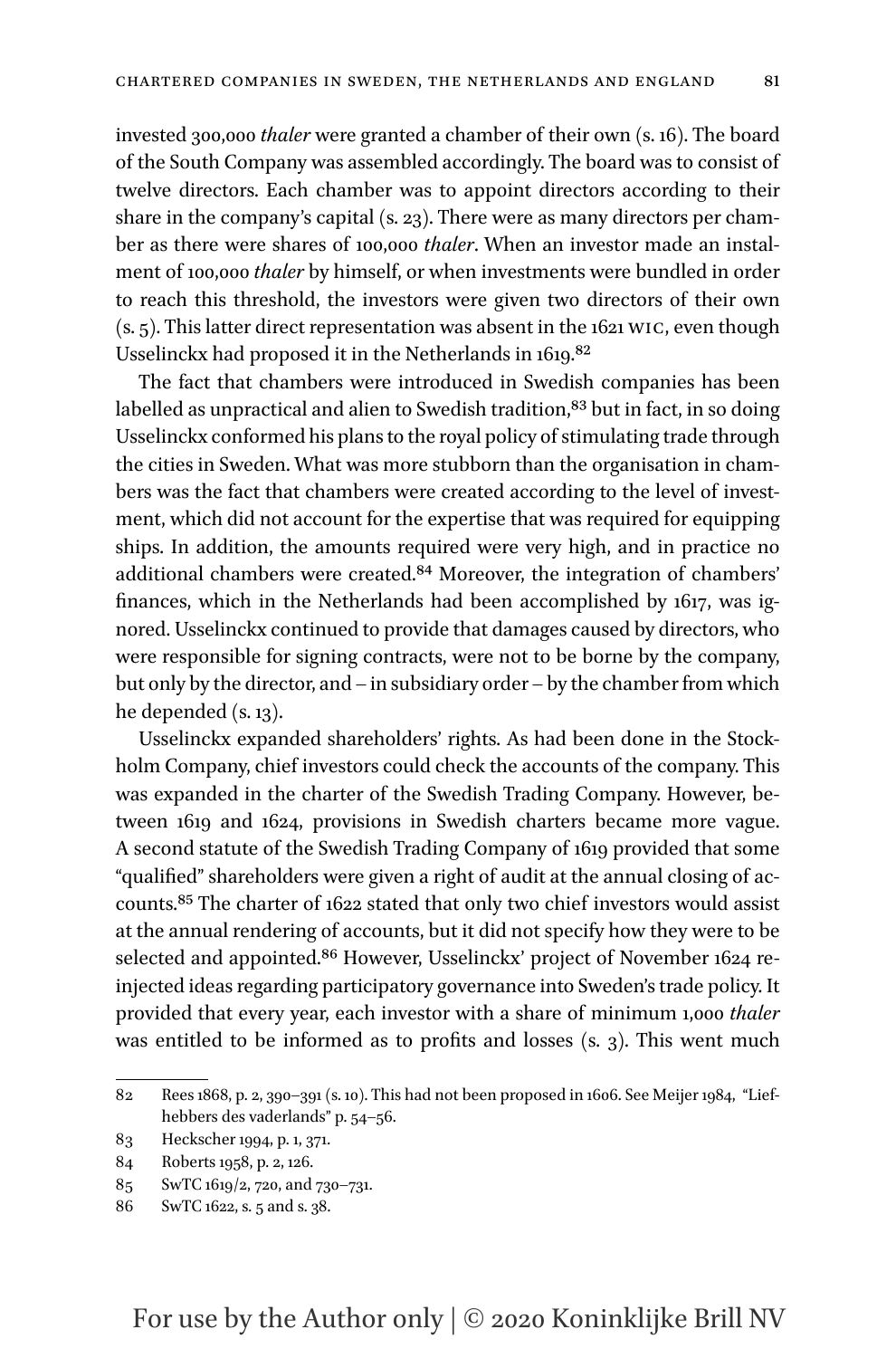82 DE RUYSSCHER

further than the Dutch charters, which stuck to auditing by selected chief investors. Following protests, in 1622 it had been imposed in a new voc charter that nine representatives of the majority shareholders would exert control over the board of Seventeen Directors and over individual directors of chambers as well. The nine auditors could sit at all meetings of the board and controlled the accounts on a yearly basis.[87](#page-25-0) The 1616 Danish East-India Company also defined the (few) shareholders that could participate at the hearing of accounts, but this was an annual task.[88](#page-25-1) A charter for the wic, of June 1623, went further, by installing a committee of chief shareholders that could check books and other documents at any time.[89](#page-25-2) The charter of the South Company of 1626 was even more generous to investors. It provided that all investors appointed as many delegates of (chief) investors as they thought fit, and that these auditors could check the accounts "every day" (s. 20). In 1619, Usselinckx had proposed this for the WIC as well.<sup>[90](#page-25-3)</sup>

With regard to the right to appoint directors, Usselinckx clarified positions and strengthened the position of shareholders. Ever since 1615, not much attention had been paid to the selection and appointment of directors, because of the strong supervision of the king. In the South Company, the first directors were in principle appointed by all large shareholders (investing 1,000 *thaler* or more), who voted at a meeting (s. 6). They served six years, after which twothirds were re-appointed by the chief investors. The other third was to consist of new directors, to be appointed by and from amongst the chief shareholders (s. 7). This clearly reflected Usselinckx' views, which had also inspired changes in the United Provinces. In new charters for the voc (March 1623) and wic (June 1623), new rules had been imposed. The result of these changes was that in the voc all new directors were elected by both directors and chief investors, from amongst the chief investors. In the wic some directors were chosen and appointed by and from amongst the chief shareholders. Since 1623, directors in both the voc and wic had occupied their positions for three years, and no longer for six years as had been the case before.<sup>91</sup> Usselinckx thus envisaged the right of representation for all (large) shareholders, and excluded (broad) $92$ voting rights for directors in office. Yet, Usselinckx also struck compromises.

<span id="page-25-0"></span><sup>87</sup> voc 1622, s. 2.

<span id="page-25-1"></span><sup>88</sup> s. 22. See also Rindom 2000, p. 102.

<span id="page-25-2"></span><sup>89</sup> Heijer 2005, p. 82. This had been proposed in 1606 as well. See footnote 53.

<span id="page-25-3"></span><sup>90</sup> Rees 1868, p. 2, 397–398 (s. 33–34).

<span id="page-25-4"></span><sup>91</sup> Jongh 2014, p. 95, 101, 108–111; Heijer 2005, p. 82–84; Gepken-Jager 2005, p. 55–56.

<span id="page-25-5"></span><sup>92</sup> Of course, directors were investors as well, and because of the requirements of minimum investments for directors they were all chief investors. However, their vote was capped: every shareholder had one vote.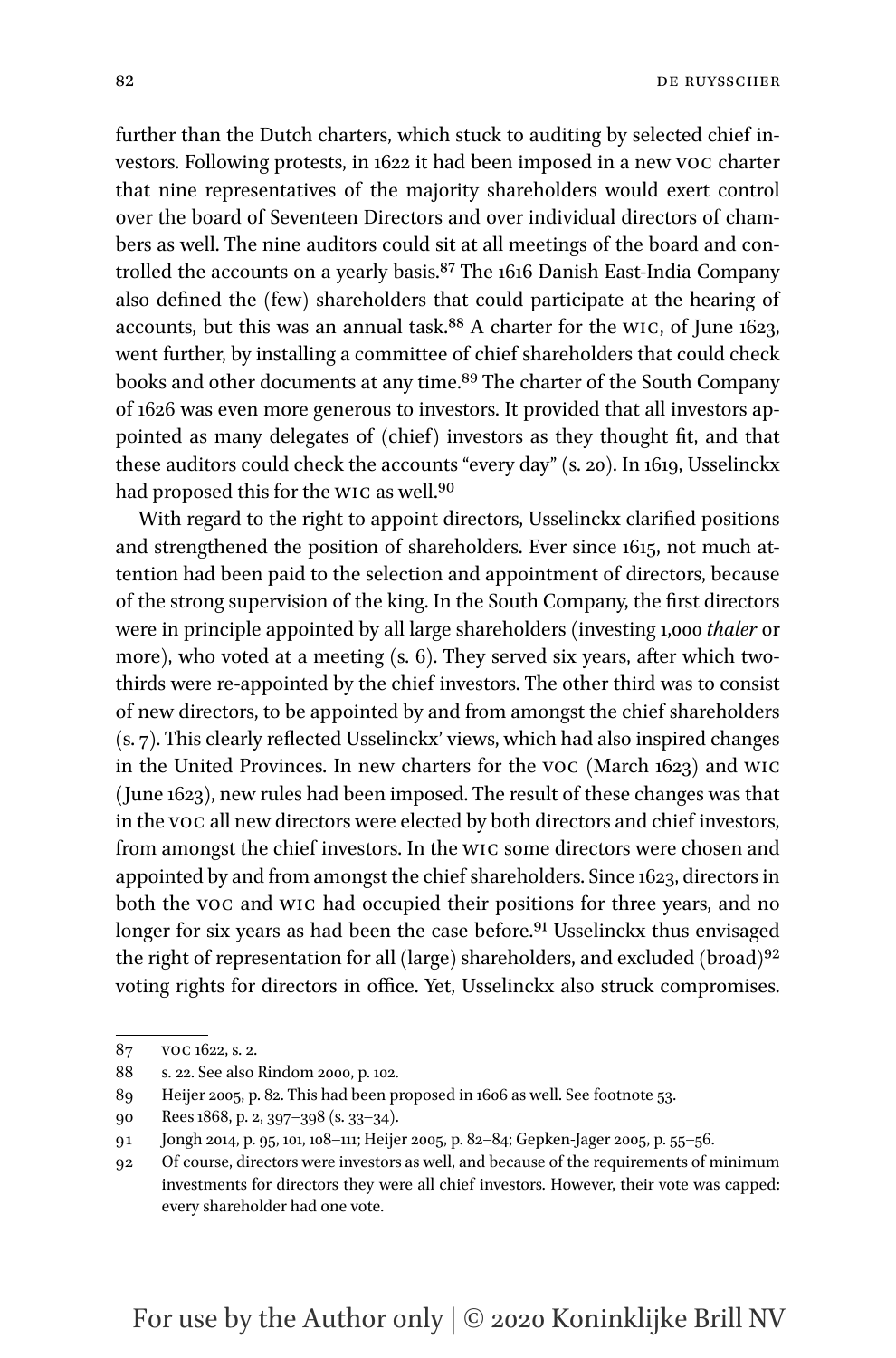One director was appointed by the King (s. 23), which reflected earlier tendencies of supervision by the monarch. In case of a tie vote, the King's director decided. In the voc and wic, the board could decide over all matters, independently from the States-General. The only exception was the waging of war. But even in the wic of 1621, the States-General had a director of their own[.93](#page-26-0)

Since shareholders' rights of control and exit were firmer than before, the duration of the South Company was longer than of previous Swedish chartered companies. In the period 1619–1622, three years had become common, and charters were often renewed every year. But now again – as had been the case in 1607 – a chartered company was set up for a longer period (twelve years). Usselinckx had always dreamt of a long-lasting merchant corporation.[94](#page-26-1)

#### **6 Conclusion**

William Usselinckx introduced many of his views in Sweden, some of which had gained acceptance in the Netherlands after some strife. In 1627, 1633 and 1639, Usselinckx's combined ideas were re-inserted into Swedish company charters[.95](#page-26-2) Usselinckx convinced the Swedish royal entourage to write high rewards for investors into the statutes. Reluctant investment had been an issue in the previous companies, and Usselinckx made the diagnosis that merchants and others had refrained from investing because of the agency problems implied within the older organisational schemes. If directors were appointed by the King, the shareholders not only had no say in this, they could also be confronted with directors who were not knowledgeable in trade. But the South Company failed in spite of the changes made. The company suffered from the same flaws as before. Local directors were not competent.<sup>96</sup> Moreover, the King continued to award monopolies to private companies and individual merchants, thus hollowing out the business of the government's chartered companies.<sup>97</sup>

<span id="page-26-3"></span>96 Roberts 1958, p. 2, 125.

<span id="page-26-0"></span><sup>93</sup> Heijer 2005, p. 1, 123.

<span id="page-26-1"></span><sup>94</sup> Rees 1868, p. 2, 387 (s. 2): this 1619 draft for the wic, which was written by Usselinckx, reads "twenty-four years," but this was struck out and replaced with "twelve years." Eventually, the wic was set up for twenty-four years.

<span id="page-26-2"></span><sup>95</sup> ras, *Ämnessamlingar*, *Handel och sjöfart*, no. 49, draft 1627–28 (see footnote 33), and no. 49, draft 21 March 1639 ("*Octroy et privilèges de la compagnie du sud*"). The "*ampliatie*" of the 1626 charter, dating 1633, was published in the *Argonautica Gustaviana*.

<span id="page-26-4"></span><sup>97</sup> Müller 2005, p. 67–68 (on the 1628 monopoly for Louis de Geer for iron gun casting); Van Dillen 1937, p. 213 (on the 1622 monopoly for Thomas Alsten Bloemaert, the brothers de Besche and Paulus Auleander for gun casting).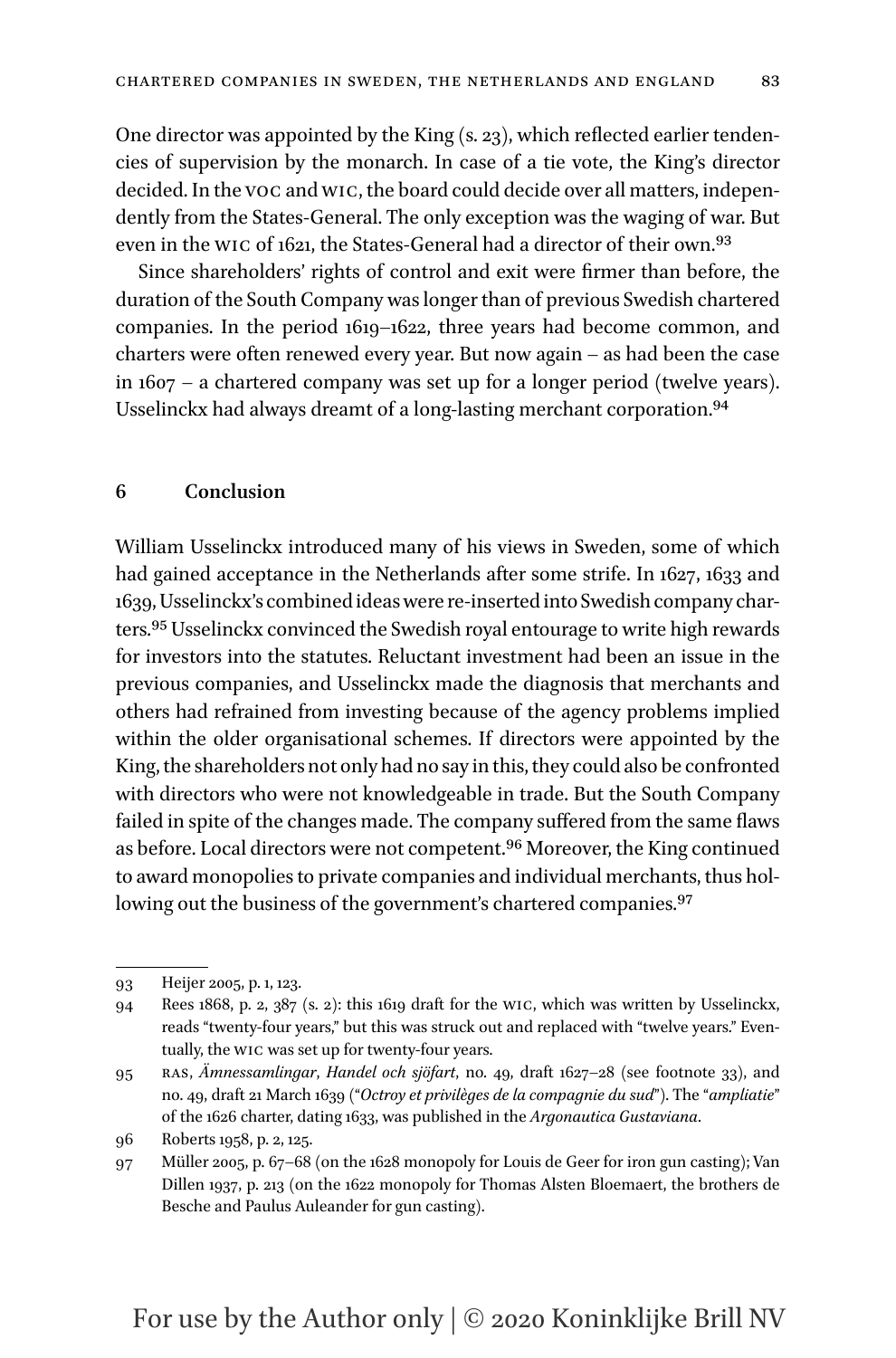

Figure 5 The Privilege of the South Company 1622.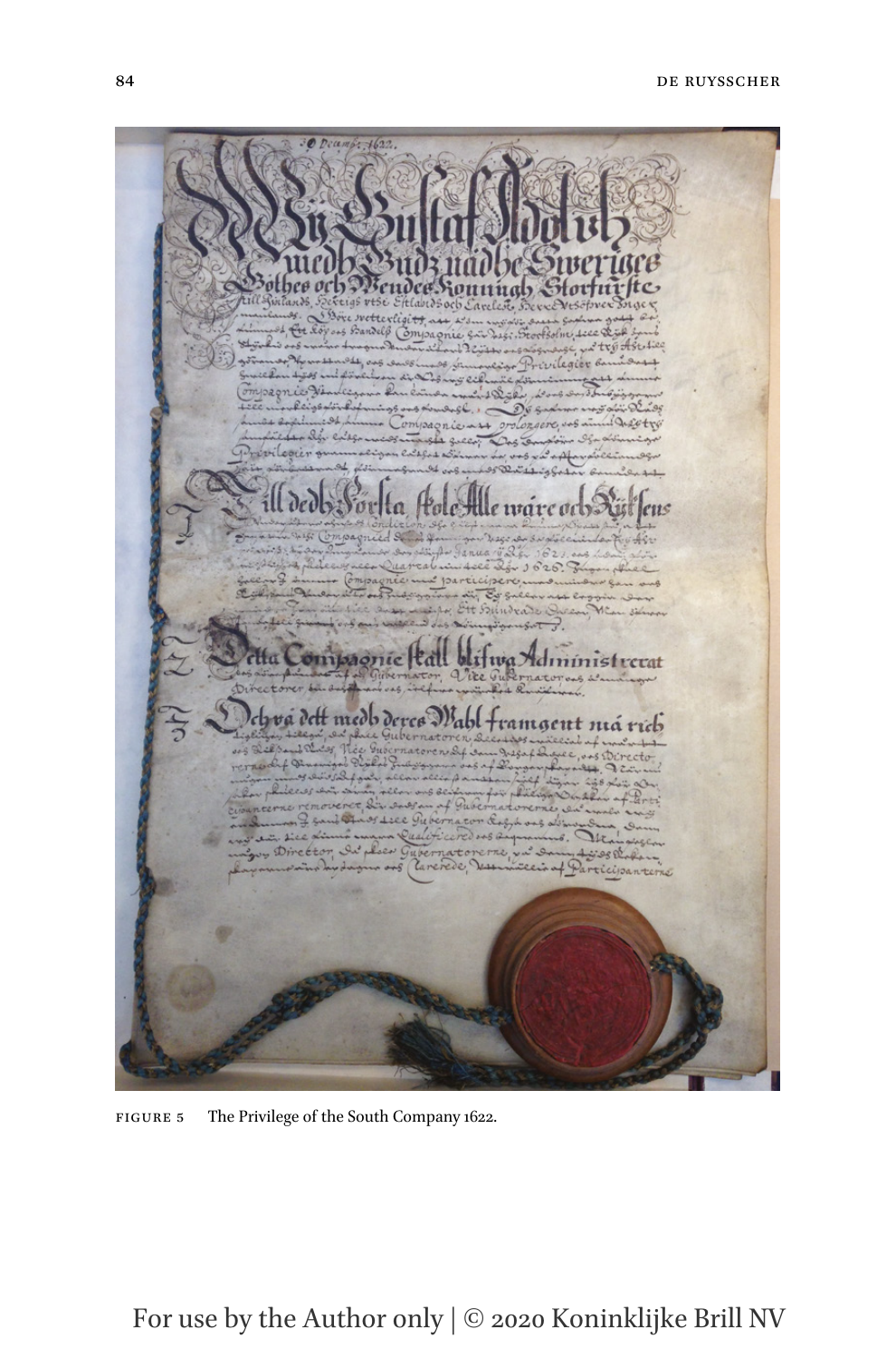Furthermore, in contrast with the Dutch voc and also the Danish Icelandic company for example[,98](#page-28-0) no pre-existing companies could be merged. The Swedish "general" companies had to be started up from nothing, and they did not draw in sufficient capital. The French East India Company of 1604, for example, suffered from comparable constraints.<sup>99</sup> It has been pointed out that the first Swedish companies could not flourish because of unfavourable preconditions, including lack of capital and entrepreneurial expertise.[100](#page-28-2) It is evident that the high powers of chief shareholders in the Swedish companies, which were ultimately imposed, had to do with the fact that the ventures were top-down initiatives, an offer of public borrowing, whereas such chartered companies as the voc could largely ignore shareholder rights because capital was widely available.<sup>101</sup> All this marks a caveat against considering the institutional characteristics of chartered companies as sufficient for generating trade.

Sweden provides an example of a nation that was largely inexperienced when it came to chartered companies. Notwithstanding these disadvantages, the country served as a testing ground for new concepts. It embraced the English idea that directors were to be chosen and appointed by the shareholders. Auditing rights were implemented in Sweden before they gained acceptance in the Netherlands. Swedish chartered companies went further in separating the company from chambers and directors than had been done in the Netherlands, even though the structure of chambers was out-dated when it was introduced in 1626.

The above demonstrates that the development of chartered companies was not a process of transplanting models of organisation, but rather that throughout North-West Europe there was an incessant exchange of ideas. In the understanding of the drafters of projects, it was clear that chartered companies could be successful, but the exact recipe for achieving high revenues remained unclear. The Swedish companies show that policy makers were hesitant, often shifting their approach, and that some formulas of organisation did not per se direct international trade to Swedish ports, even when they were features of successful companies elsewhere. An explanation for the contents of plans can therefore not be (exclusively) economic. Failures ultimately triggered adjustments to economic conditions (e.g. the widening of rights of large shareholders, because investments were limited). But, mostly, incentives were situated at

<span id="page-28-0"></span><sup>98</sup> Willerslev 1944, p. 609–610. The Danish East-India Company seems to have been the exception to the rule; it was successful in a first phase and gathered large amounts of stock, mainly from Danish investors: Feldbaek 1981, p. 139–140; Feldbaek 1981, p. 105.

<span id="page-28-1"></span><sup>99</sup> Haudrére 1991, p. 9–27. 12.

<span id="page-28-2"></span><sup>100</sup> Klein 1981, p. 24–25.

<span id="page-28-3"></span><sup>101</sup> Gelderblom, Jong and Jonker 2013, p. 1054.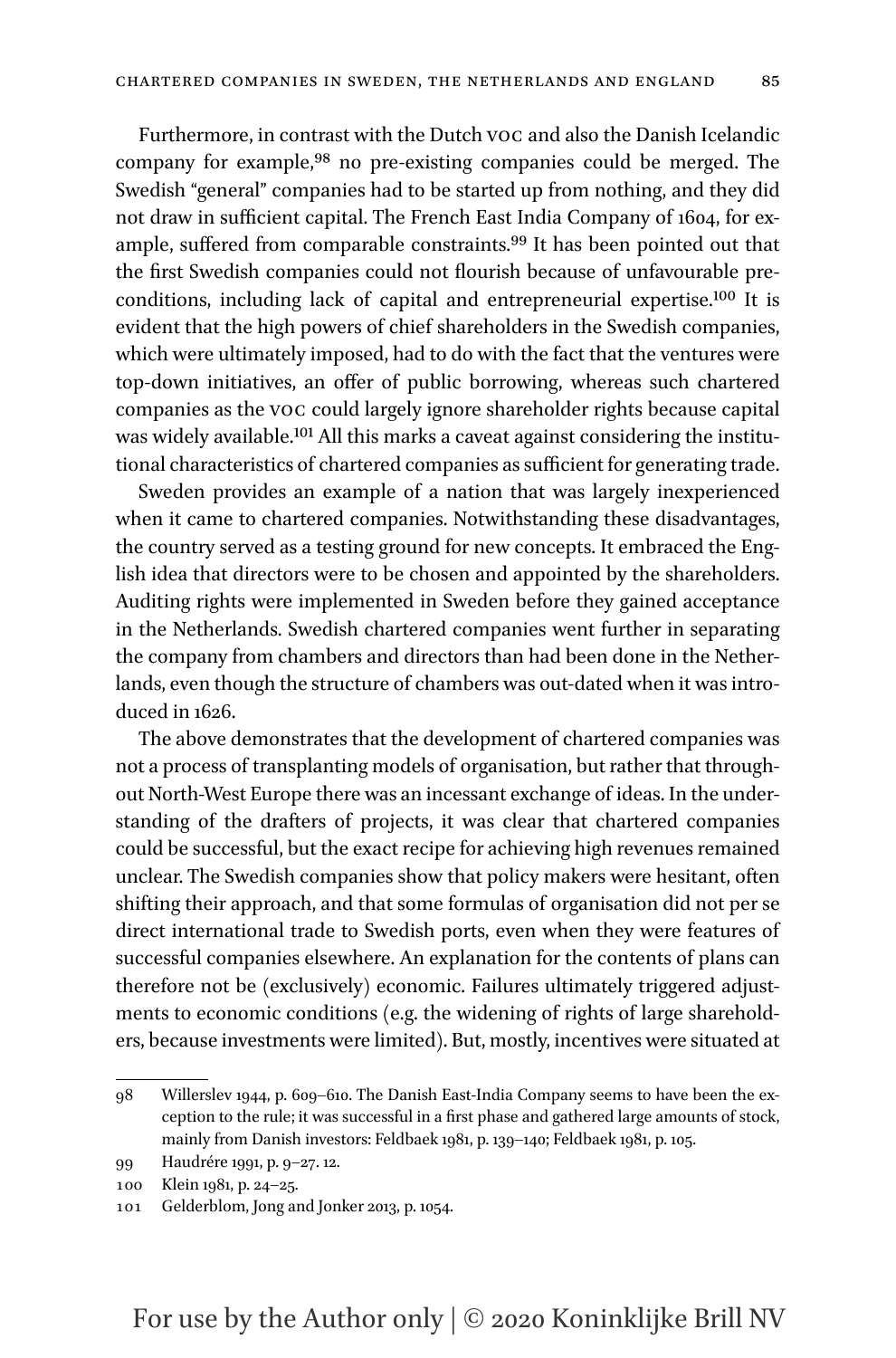86 DE RUYSSCHER

a political level. An interventionist model of trade policy was emerging, and chartered companies were purported to generate profit. Their statutes were assembled while taking chunks of rules and practices from successful nations. A cultural influence lay in the example of prospering countries. The dominant presence of Dutch merchants was sufficient for the fact that mainly Dutch examples were used for inspiration. However, behind Dutch ideas there were often English views as well.

This prompts the question on the direction of organisational change in the early seventeenth century. The incremental extension of shareholders' rights, both in the Dutch Republic and Sweden, seems to point to convergence. Changes were made in England as well, which invites such a conclusion. By  $1657$ , the EIC had a permanent capital and limited liability of investors,<sup>[102](#page-29-0)</sup> which the Dutch chartered companies had achieved some decades before. Yet it is uncertain whether growing similarities really reflect convergence. This would suppose that the relationship between the organisational structure of companies and economic return was linear and fixed, across large areas. Such a conclusion would also take for granted a certain model of chartered company as ensuring success, and that this was perceived as such by seventeenthcentury merchants and administrators. Also, an explanation of this kind would assume a final point in development, which would neglect the adaptability of law to – inevitably changing – economic circumstances. Furthermore, there are many indications that divergence lasted very long, and also with regard to core aspects of corporate organisation. For example, the shareholders' right to a yearly dividend was known in Sweden in 1615, but it took a long time to emerge elsewhere – in this regard, the Swedes were ahead of their times.

#### **Online Sources**

- Hoek, D. and Hildebrand, Bengt, "Jacob Dijck, van" Svenskt biografiskt lexikon, [https://](https://sok.riksarkivet.se/sbl/artikel/17538) [sok.riksarkivet.se/sbl/artikel/17538](https://sok.riksarkivet.se/sbl/artikel/17538) (consulted on 18 August 2017).
- Jacobson, G., "Abraham Cabiljau" Svenskt biografiskt lexikon, [https://sok.riksarkivet](https://sok.riksarkivet.se/sbl/artikel/16310) [.se/sbl/artikel/16310](https://sok.riksarkivet.se/sbl/artikel/16310) (consulted on 18 August 2017).

#### *Unprinted Sources*

Riksarkivet Stockholm (ras), Ämnessamlingar, Handel och sjöfart, no. 46, no. 48, no. 49.

<span id="page-29-0"></span><sup>102</sup> Gialdroni 2011, p. 286, 290.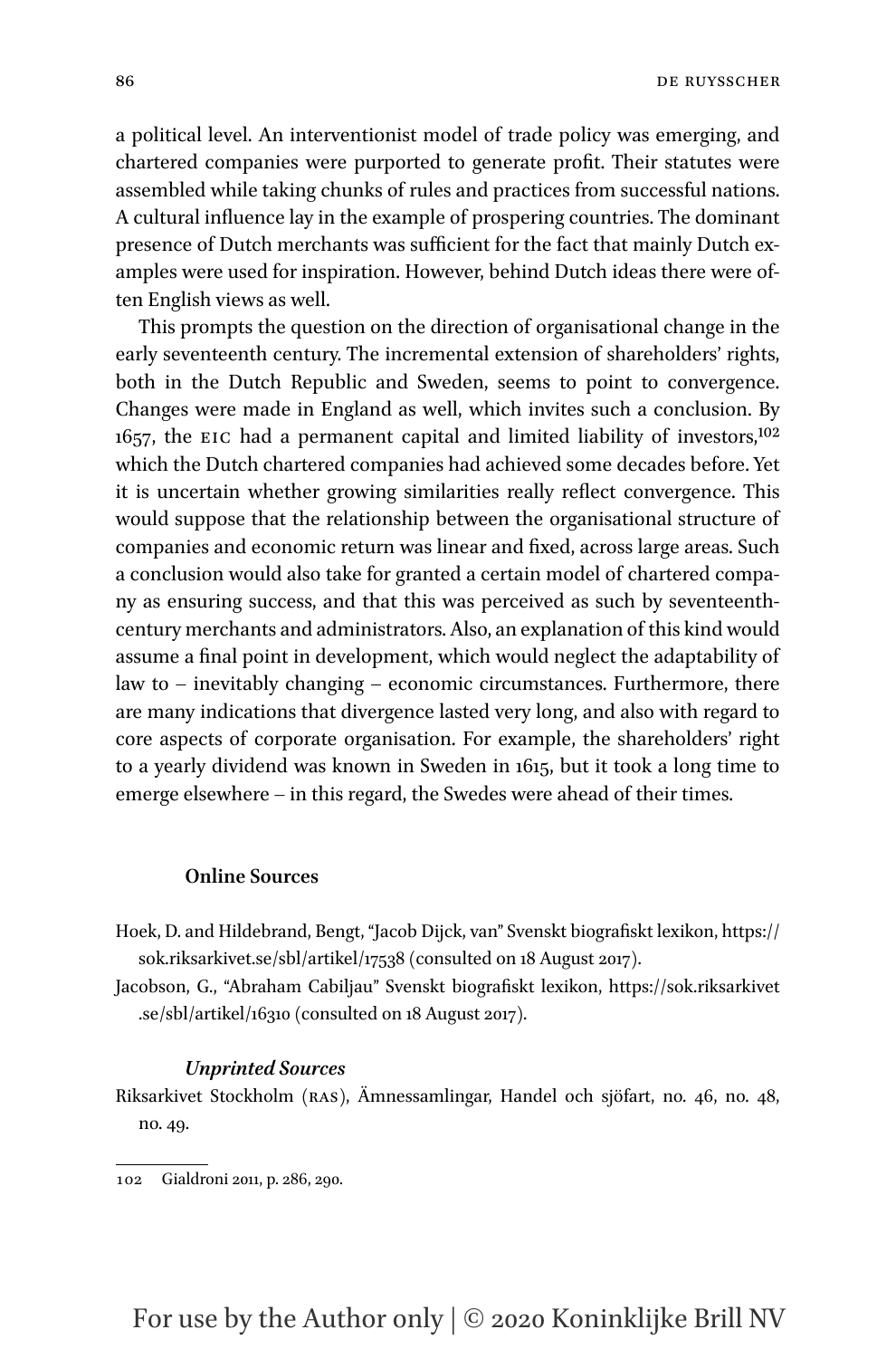- *De opkomst van het Nederlandsch gezag in Oost-Indië (1595–1610)*. Verzameling van onuitgegeven stukken uit het oud-koloniaal archief, vol. 1 Jonge, Johan K.J. de (ed.) (The Hague: Nijhoff, 1862).
- *Groot-Placcaet-Boek vervattende de placaten, ordonnantien ende edicten van de doorluchtige, hoogh mog. heeren Staten Generael der Vereenighde Nederlanden,* vol. 1 (The Hague: Jacobsz van Wouw, 1658).
- *Samling utaf kongl. Bref, stadgar och forordningarr angaende Sweriges Rikes commerce, politie och oeconomie*, vol. 1 Stiernman, And. Anton von (ed.) (Stockholm: Tryckeriet, 1747).
- The Argonautica Gustaviana was inserted into Johann Marquardt, De iure mercatorum et commercium (Frankfurt: Matthias Gotzius, 1662).

#### *Literature*

- Asser, Willem H.D. 1983. *In solidum of pro parte. Een onderzoek naar de ontwikkelingsgeschiedenis van de hoofdelijke en gedeelde aansprakelijkheid van vennoten tegenover derden* (Leiden: Brill).
- Blussé, Leonard and Gaastra, Femme S. (eds.). 1981. *Companies and Trade. Essays on Overseas Trading Companies During the Ancien Régime* (Leiden: Leiden University Press).
- van Bochove, Christian. 2008. *The Economic Consequences of the Dutch. Economic Integration Around the North Sea, 1500–1800* (Amsterdam: Aksant).
- van Brakel, Simon. 1908. *De Hollandsche handelscompagnieën der zeventiende eeuw. Hun ontstaan, hunne inrichting* (The Hague: Nijhoff).
- Chaudhuri, Kirti N. 1965. *The English East India Company. The Study of an Early Joint-Stock Company, 1600–1640* (London: Cass).
- van der Chys, Jacobus A. 1856. *De stichting der vereenigde Oost-Indische compagnie en de maatregelen der Nederlandsche regering betreffende de vaart op Oost-Indië, welke haar voorafgingen*, Dissertation (Leiden University).
- Colenbrander, Hermann T. 1901. "Über das erste Auftreten des Wortes Aktie in den Niederlanden", Zeitschrift für das gesamte Handelsrecht 50.
- Cordes, Albrecht Cordes and Jahntz Katharina. 2007. "Aktiengesellschaften vor 1807?" in Walter Bayer and Mathias Habersack (eds.), *Aktienrecht im Wandel. i: Entwicklung des Aktienrechts* (Tübingen: Mohr).
- Cordes, Albrecht. 1998. *Spätmittelalterlicher Gesellschaftshandel im Hanseraum* (Cologne: Böhlau).
- Cronholm, Abraham. 1871. *Sveriges historia under Gustav ii Adolphes regering. v/i* (Stockholm: Cronholm).
- De Heer, Cornelis. 1929. *Bijdrage tot de financiëele geschiedenis der Oost-Indische Compagnie*, Dissertation (University of Rotterdam).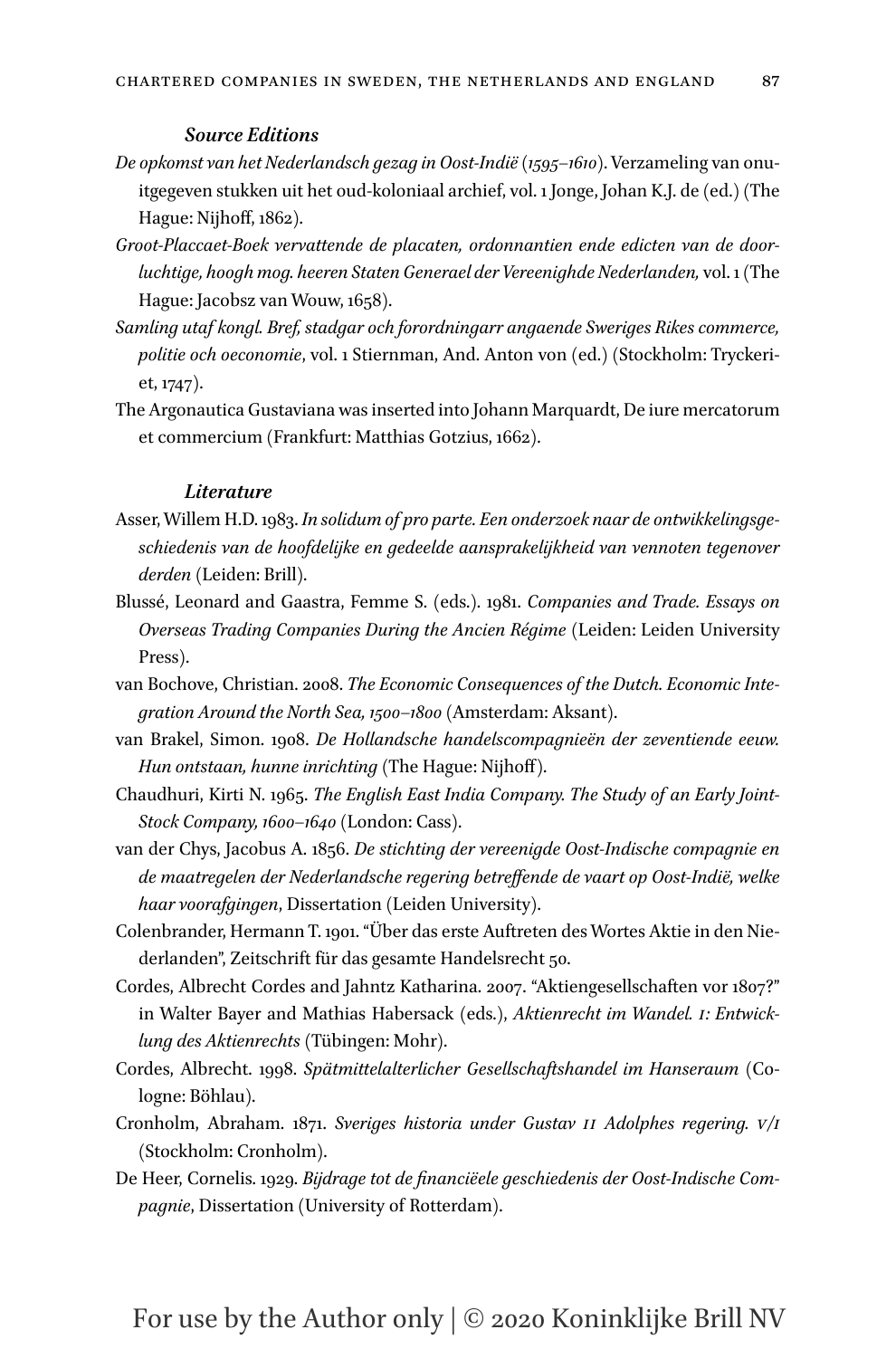- Diller, Stefan. 1999. *Die Dänen in Indien, Südostasien und China (1620–1845)* (Wiesbaden: Harrassowitz).
- van Dillen, Johannes G. 1930. "Isaac Le Maire en de handel in actiën der Oost-Indische Compagnie" in *Economisch-Historisch Jaarboek* vol. 16, 1–165.
- van Dillen, Johannes G. 1937. "Amsterdamsche notarieële acten betreffende den koperhandel en de uitoefening van mijnbouw en metaalindustrie in Zweden" in *Bijdragen en Mededelingen van het Historisch Genootschap* vol. 58, 211–301.
- van Dillen, Johannes G. 1958. *Het oudste aandeelhoudersregister van de Kamer Amsterdam der Oost-Indische Compagnie* (The Hague: Nijhoff).
- Feldbæk, Ole. 1986. *Danske Handelskompagnier 1616–1843. Oktrojer og interne ledelsesregler* (Copenhagen: Selskabet for udgivelse af kilder til dansk historie).
- Feldbaek, Ole. 1981. "The Organization and Structure of the Danish East India, West India and Guinea Companies in the 17th and 18th Centuries" in Blussé et al. (eds.).
- Francheville, Josephs du Fresne de. 1746. *Histoire de la compagnie des Indes avec les titres de ses concessions et privilèges …* (Paris: de Bure).
- Frentrop, Paul. 2002. *Corporate governance 1602–2002* (Amsterdam: Prometheus).
- Gelderblom, Oscar, Jong, Abe de and Jonker, Joost. 2011. "An Admiralty for Asia. Isaac le Maire and Conflicting Conceptions About the Corporate Governance of the VOC" in Jonathan G.S. Koppell (ed.), *The Origins of Shareholder Advocacy* (New York: Palgrave Macmillan).
- Gelderblom, Oscar and Jonker, Joost. 2004. "Completing a Financial Revolution. The Finance of the Dutch East India Trade and the Rise of the Amsterdam Capital Market, 1595–1612", *The Journal of Economic History* vol. 64/3, 653–663.
- Gelderblom, Oscar, de Jong, A. and Jonker, J. 2013. "The Formative Years of the Modern Corporation. The Dutch East India Company VOC, 1602–1623", *The Journal of Economic History* 73/4, 1050–1076.
- Gelderblom, Oscar. 2009. "The Organization of Long-Distance Trade in England and the Dutch Republic" in Oscar Gelderblom (ed.), *The Political Economy of the Dutch Republic* (Surrey: Ashgate).
- Gepken-Jager, Ella, Solinge, Gerard van and Timmerman, Levinus (eds.). 2005. *VOC 1602–2002. 400 Years of Company Law* (Deventer: Kluwer).
- Gerner, K. (ed.) 2014. *The Swedes and the Dutch Were Made for Each Other. 400 years of Swedish-Dutch relations* (Lund: Historiska Media).
- Gialdroni, Stefania. 2011. *East India Company. Una storia giuridica (1600–1708)* (Bologna: Il Mulino).
- Grell, Ole Peter. 2016. "Dutch and English in the Baltic, North Sea and the Arctic" in Kouri, Erkki and Olesen, Jens (eds.), *The Cambridge History of Scandinavia.* vol. *ii: 1520–1870* (Cambridge: CUP).
- Hagströmer, Johan. *Om aktiebolag enligt svensk rätt*, Dissertation (University of Uppsala, 1872).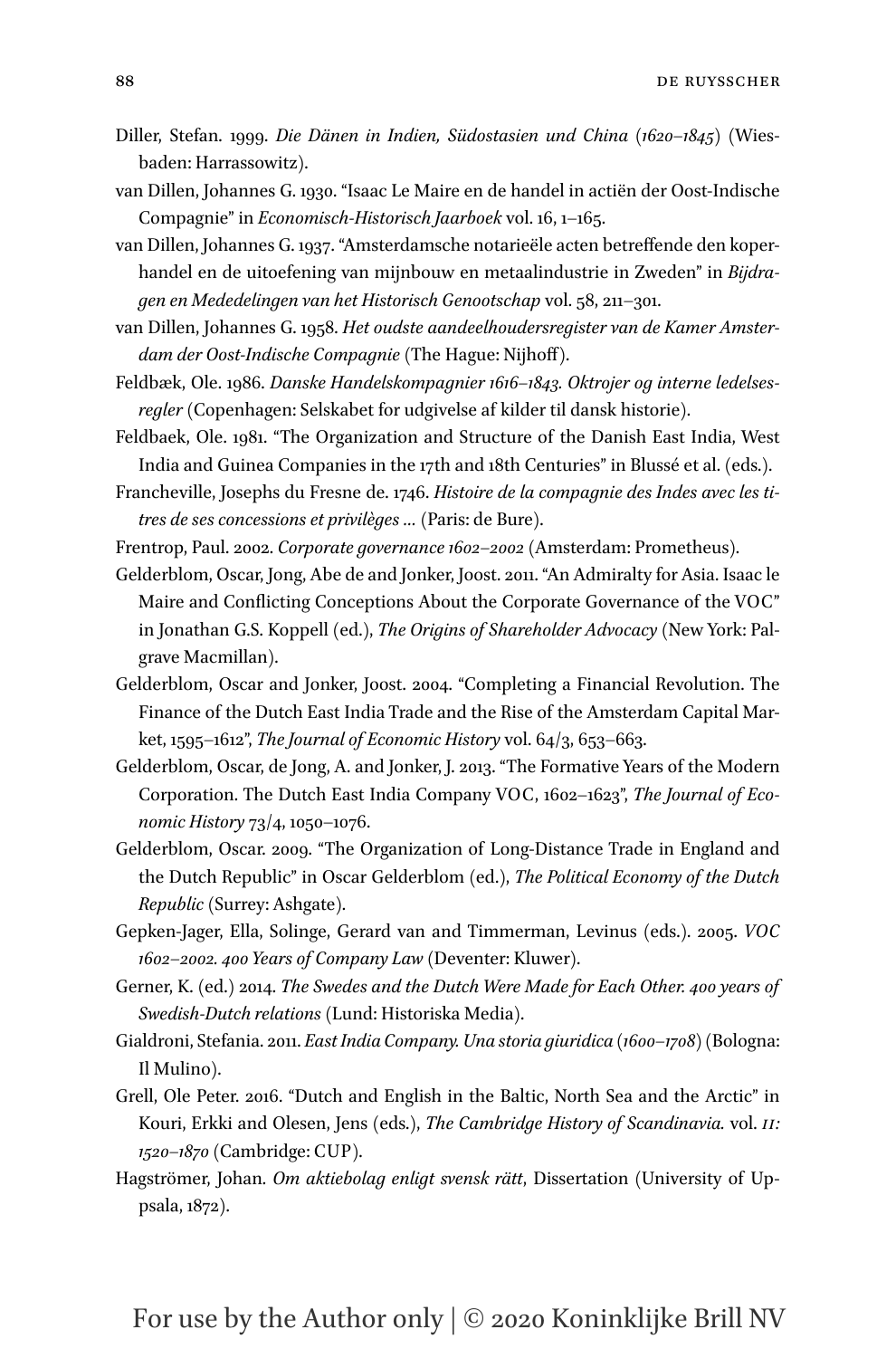- Haudrère, Philippe. 1991. "Jalons pour une histoire des Compagnies des Indes", *Revue française d'histoire d'outre-mer* vol. 78, 9–27.
- Heckscher, Eli. 1994. Mercantilism (London: Routledge, first edition 1934).
- van der Heijden, E.J.J. 1908. *De ontwikkeling van de naamloze vennootschap in Nederland voor de codificatie* (Amsterdam: Van der Vecht).
- Heijer, Henk den. 2005. *De geoctroieerde compagnie. De VOC en de WIC als voorlopers van de naamloze vennootschap* (Deventer: Kluwer).
- Israel, Jonathan I. 2002. *Dutch Primacy in World Trade, 1585*–*1740* (Oxford: Clarendon Press).
- Jameson, Franklin J. 1887. *William Usselinx. Founder of the Dutch and Swedish West India Company* (New York: G.P. Putnam's sons).
- Jeannin, Pierre. 1996. "Les relations économiques des villes de la Baltique avec Anvers au xvie siècle" in Pierre, Jeannin (ed.) *Marchands du Nord. Espaces et traffics à l'époque moderne* (Paris: Presses de l'École normale supérieure).
- Jespersen, Leon. 2016. "The Consolidation of the Nordic States: The Europeanisation of Scandinavia" in Kouri, Erkki and Olesen, Jens (eds.), *The Cambridge History of Scandinavia.* vol. ii: 1520–1870 (Cambridge: CUP).
- Johnson, Amandus. 1911. *The Swedish Settlements on the Delaware, 1638–1644*, vol. 1 (Philadelphia: Swedish Colonial Society).
- Jongh, Johan Matthijs de. 2011. "The Dutch East India Company, 1622–1625" in Jonathan G.S. Koppel (ed.), *The Origins Of Shareholder Advocacy* (New York: Palgrave MacMillan.
- Jongh, Johan Matthijs de. 2014. *Tussen* societas *en* universitas. *De beursvennootschap en haar aandeelhouders in historisch perspectief* (Deventer: Kluwer).
- Klein, Peter W. 1978. "A 17th-Century Monopoly Game: the Swedish-Dutch Trade in Tar and Pitch" in Jürgen Schneider (ed.), *Wirtschaftskräfte und Wirtschaftswege. ii: Wirtschaftskräfte in der europäischen Expansion* (Nuremberg: Zentralinstitut für Frankische Landeskunde und Allgemeine Regionalforschung).
- Klein, Peter W. 1981. "The Origins of Trading Companies" in Blussé et al. (eds.).
- Klein, Peter W. 1999. *De Trippen in de zeventiende eeuw. Een studie over het ondernemersgedrag op de Hollandse stapelmarkt* (London: Routledge).
- Kotilaine, Jarmo T. 2005. *Russia's Foreign Trade and Economic Expansion in the Seventeenth Century. Windows on the World* (Leiden: Brill).
- Lehmann, Karl. 1895. *Die geschichtliche Entwicklung des Aktienrechts bis zum Code de commerce* (Berlin: Heymann).
- Ligtenberg, Catharina. 1914. *Willem Usselinx*, Dissertation (University of Utrecht).
- Lindblad, J. Th. 2014. "Mirror Images of Progress" in Gerner (ed.).
- Lingelbach, William E. 1902. *The Merchant Adventurers of England, their Laws and Ordinances* (Philadelphia: s.n.).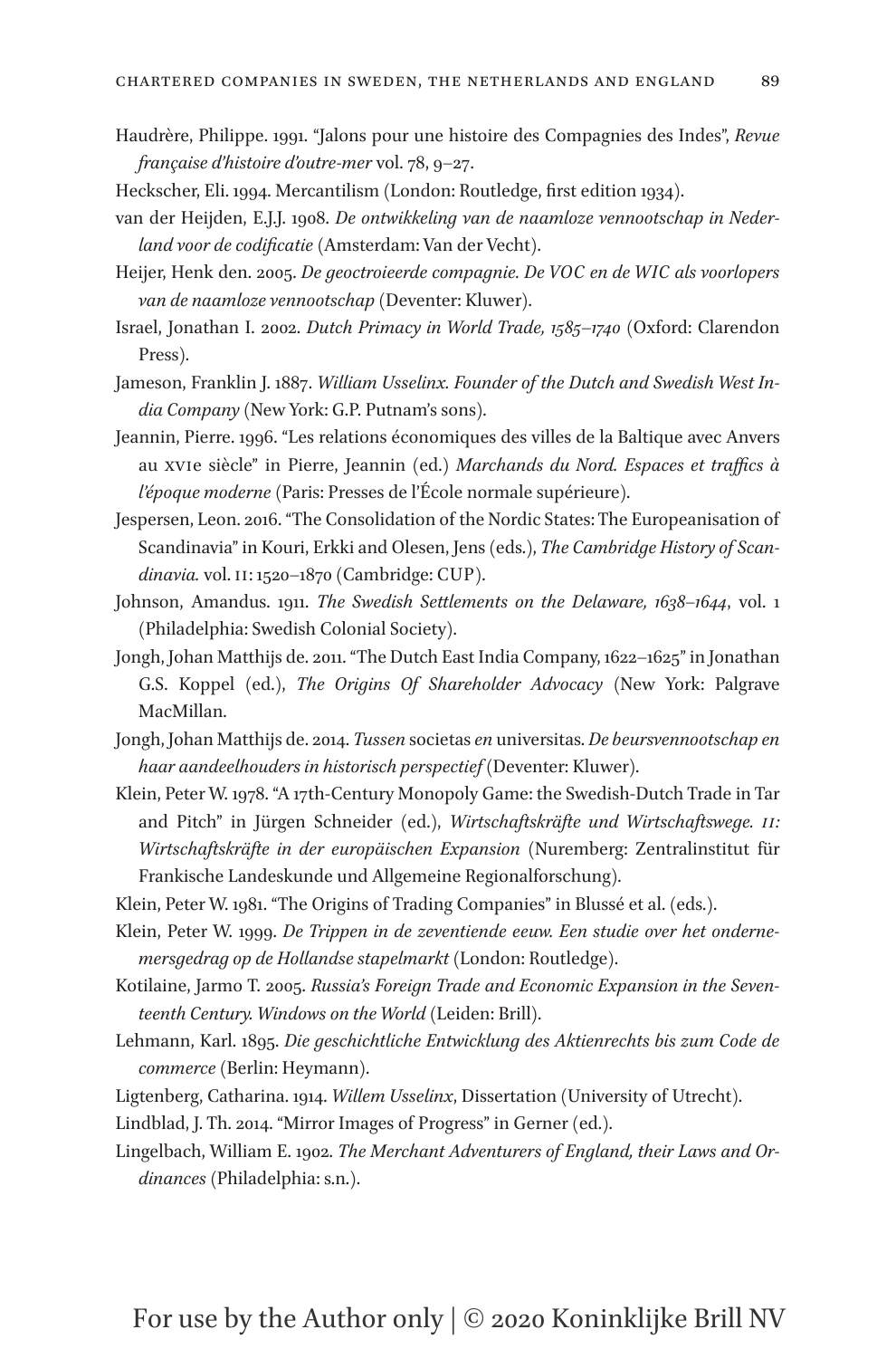Meijer, A.C. 1984. ""*Liefhebbers des vaderlandts ende beminders van de commercie". De plannen tot oprichting van een generale Westindische compagnie gedurende de jaren 1606–1609*" (Mededelingen van het Koninklijk Zeeuwsch Genootschap der Wetenschappen)

Modéer, Kjell Å. 2014. "Law in Books and Law in Action. On Dutch Contributions to Swedish Legal Culture in Early Modern times" in Gerner (ed.).

Muller, Samuel. 1874. *Geschiedenis der Noordsche Compagnie* (Utrecht: Van der Post).

Müller, Leos. 2005. "The Dutch Entrepreneurial Networks and Sweden in the Age of Greatness" in Hanno Brand (ed.) *Trade, Diplomacy, and Cultural Exchange. Continuity and Change in the North Sea Area and the Baltic, c.1350–1750* (Hilversum: Verloren).

Punt, Martijn. 2010. *Het vennootschapsrecht van Holland. Het vennootschapsrecht van Holland, Zeeland en West-Friesland in de rechtspraak van de Hoge Raad van Holland, Zeeland en West-Friesland*. Dissertation (Leiden University, 2010).

Rindom, Jan. 2000. *Ostindisk Kompagni 1616–1650*, Handels- og Søfartsmuseets årbog 59.

Roberts, Michael. 1958. *Gustavus Adolphus. A History of Sweden*, vol. 2 (London: Longmans).

Roberts, Michael. 2013. *Profiles in Power. Gustavus Adolphus* (London: Routledge).

Rees, Otto van. 1868. *Geschiedenis der staathuishoudkunde in Nederland tot het einde der achttiende eeuw,* vol. 2 (Utrecht: Kemink).

Scott, William Robert. 1912. *The Constitution and Finance of English, Scottish and Irish Joint-Stock Companies to 1720*, 2 vol. (Cambridge: CUP).

Steensgaard, Niels. 1981. "The Companies as a Specific Institution in the History of European Expansion" in Blussé et al. (eds.).

Steensgaard, Niels. 1982. "The Dutch East India Company as an Institutional Innovation" in Maurice Aymard (ed.), *Dutch Capitalism and World Capitalism. Capitalisme hollandaise et capitalisme mondial* (Cambridge: CUP).

Stryker, Lawrence. 2014. ""Sharp Practice" among Merchants in Seventeenth-Century Amsterdam (1620–1632)" in *The Journal of European Economic History* 3, 131–164.

- Sørensen, Karsten E. 2005. "The Danish East India Company" in Gepken-Jager et al. (eds.).
- Thomson, Erik. 2005 "Swedish Variations on Dutch Commercial Institutions, 1605– 1655" *Scandinavian Studies* 77/3, 331–346.
- Wijnroks, Eric. 2003. *Handel tussen Rusland en de Nederlanden, 1560*–*1640: een netwerkanalyse van de Antwerpse en Amsterdamse kooplieden, handelend op Rusland* (Hilversum: Verloren).
- Wetterberg, Gunnar. 2014. "Calming the Waves of the Baltic Sea. The Netherlands as the Midwife of Sweden During its Great Power Era" in Gerner (ed.).